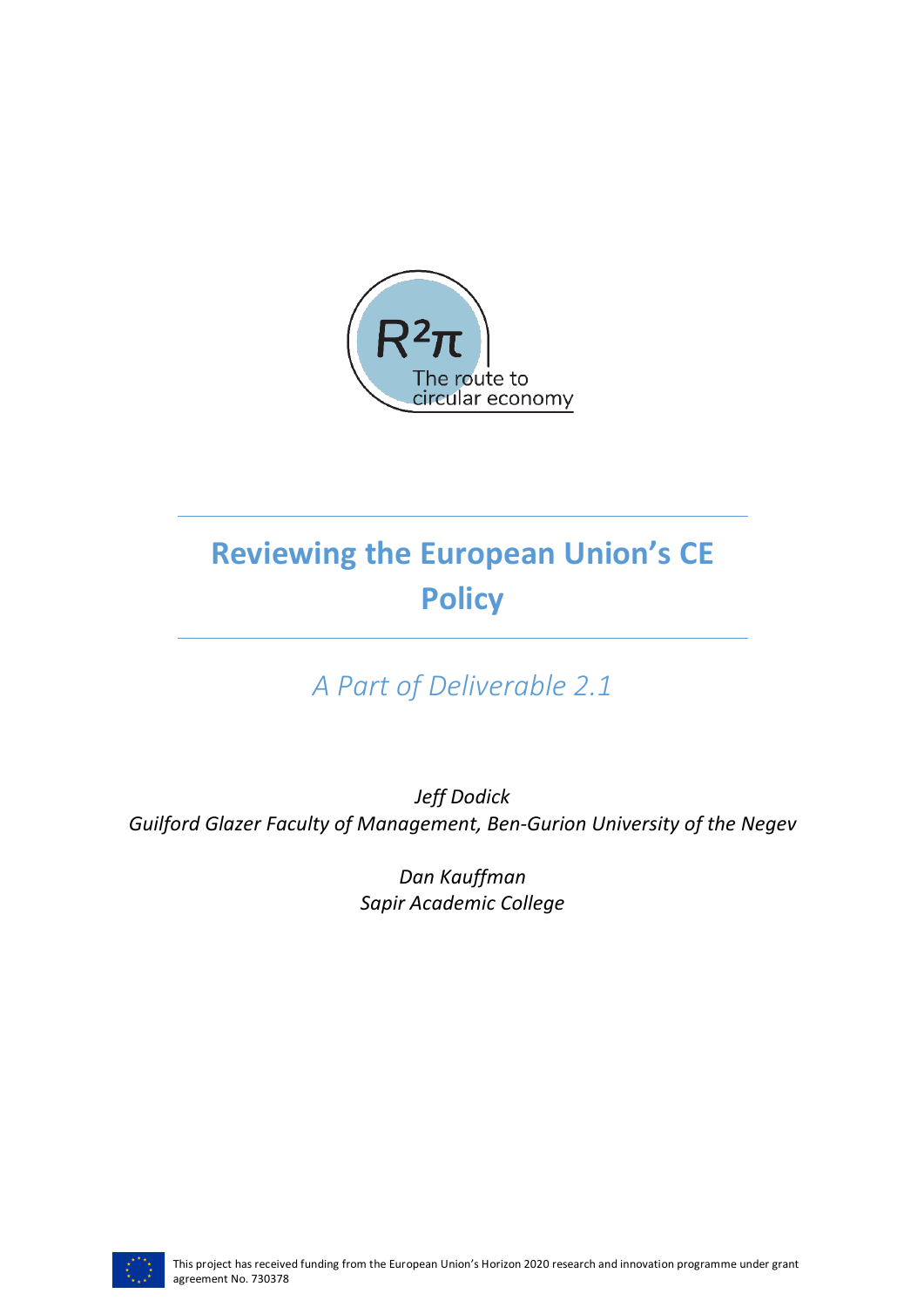

#### $\mathbf{1}$ Contents

| $\mathbf{1}$   |       |                                                                                |  |
|----------------|-------|--------------------------------------------------------------------------------|--|
|                | 1.1   |                                                                                |  |
|                | 1.2   |                                                                                |  |
|                | 1.3   |                                                                                |  |
|                | 1.4   |                                                                                |  |
|                | 1.4.1 |                                                                                |  |
|                | 1.4.2 |                                                                                |  |
|                | 1.4.3 |                                                                                |  |
|                | 1.4.4 |                                                                                |  |
|                | 1.4.5 |                                                                                |  |
|                | 1.4.6 |                                                                                |  |
|                | 1.4.7 |                                                                                |  |
|                | 1.5   | Implementation of the 2015 Action Plan: A report by the European Commission 12 |  |
|                | 1.6   |                                                                                |  |
|                | 1.7   |                                                                                |  |
| $\mathfrak{D}$ |       |                                                                                |  |

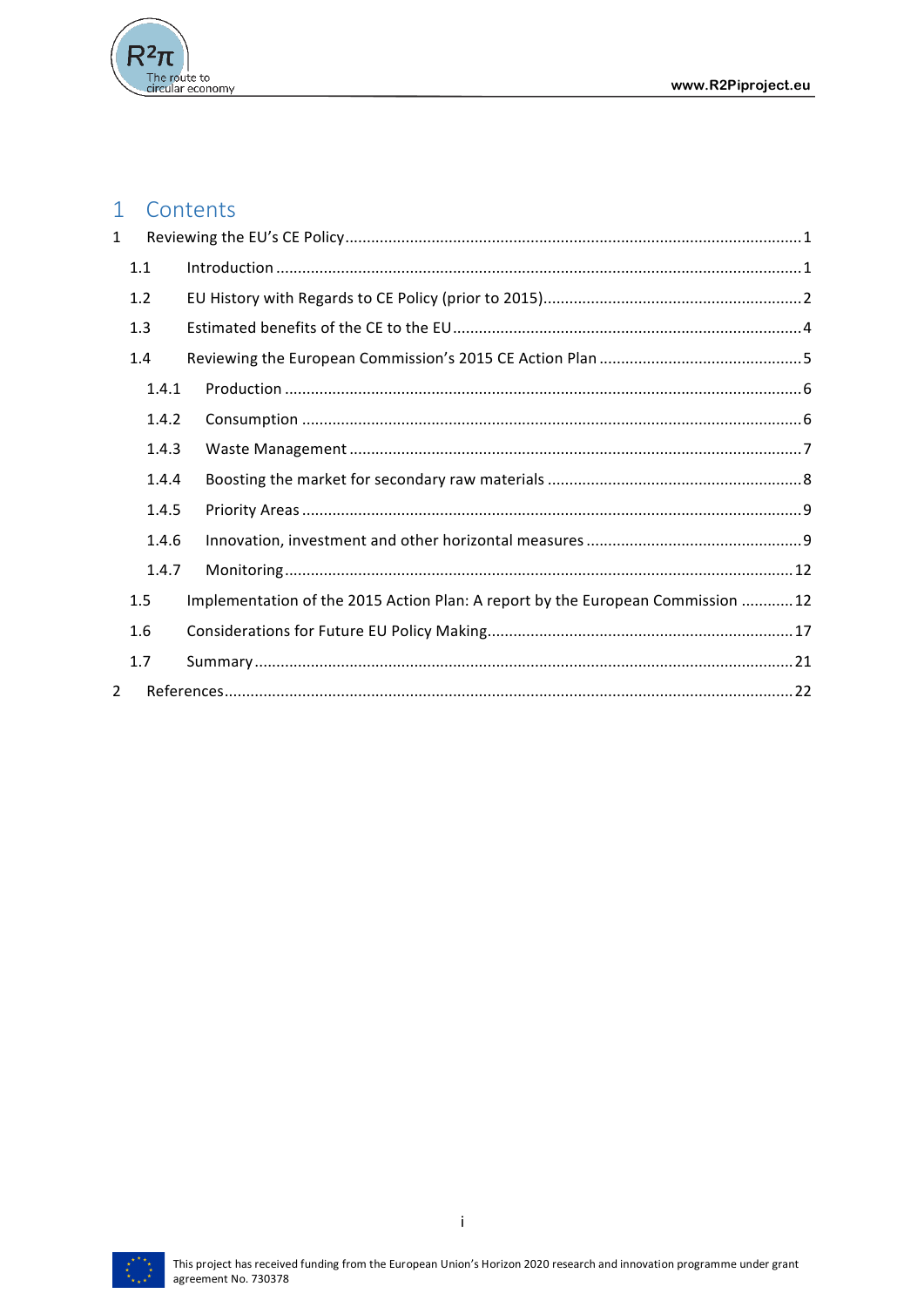

## 1 Reviewing the EU's CE Policy

## 1.1 Introduction

The "Circular Economy" (CE) is one of the central policy platforms of the European Union Horizon 2020 strategy. Unfortunately, defining the CE has been a difficult task; recently, there have been two summary papers by Ghisellini, Cialani and Ulgiati, (2016) and Geisendorf (2017, submitted paper) which have attempted to do this. They show that the CE is derived from a variety of concepts in economics, ecology and design. At its core, the defining element of the CE is the "restorative use" of resources in which raw materials would no longer be transformed to discarded waste, as found in the traditional linear economy (Geisendorf, 2017, submitted paper). As one of the chief proponents of the CE, the Ellen MacArthur Foundation (2012, p. 14) argues: "While great strides have been made in improving resource efficiency, any system based on consumption rather than on the restorative use of resources entails significant losses along the value chain."

The question remains as to how it might be possible to implement this restorative system? At least one part of this answer emanates from (governmental) policy which provides some of the necessary conditions needed by producers and consumers to participate in the CE; thus in this paper, we review the EU's policy efforts to implement a CE $^1$ .

The format of this review is as follows: In the next section of this paper we review recent EU policy history with regards to the CE prior to 2015; the reason for choosing this date is that on 2.12.2015, the European Commission issued its most current plan for implementing the CE: *Closing the loop -*An EU action plan for the Circular Economy. Following this, we discuss the possible benefits the EU sees itself reaping from adopting a CE; this section is based on a collection of EU and academic studies estimating the resource, environmental, economic and social benefits connected to adopting an EU-wide CE. This is followed by a review of the 2015 CE action plan. This review integrates many of the previous directives, regulations and decisions of the EU that provide the regulatory framework of the action plan; this review also integrates a report by the Ellen MacArthur Foundation, Systemiq and SUN Institute (2017) concerning future investment in the CE, and the policy measures needed to activate such investment<sup>2</sup>. Most recently, on 26.1.2017 the European Commission released a report documenting a set of key initiatives that were implemented in 2016 in support of the CE; this is summarized in the next section. Following that section, we provide a critique of the most recent EU actions and implementations based on analyses from the academic literature. The final section summarizes the policy review.

A second policy review, titled *Ex-Post Analysis of CE Policy at the EU and Country Levels* has been completed by us, and is found in a separate document. This review will form part of the background research that will be needed prior to completing the Case Study Analysis (WP4), as well as the Advanced Policy Formation (WP7).

<sup>&</sup>lt;sup>2</sup> None of Ellen MacArthur Foundation, Systemiq and SUN Institute are official policy making bodies of the European Commission; nonetheless, the authors suggest that their analysis of needed investment and innovation initiatives, within the sphere of the CEm adds much value to the discussion of policy.



A full review of CE ontology is provided by Geisendorf, Pietrulla and Wolf in this set of papers.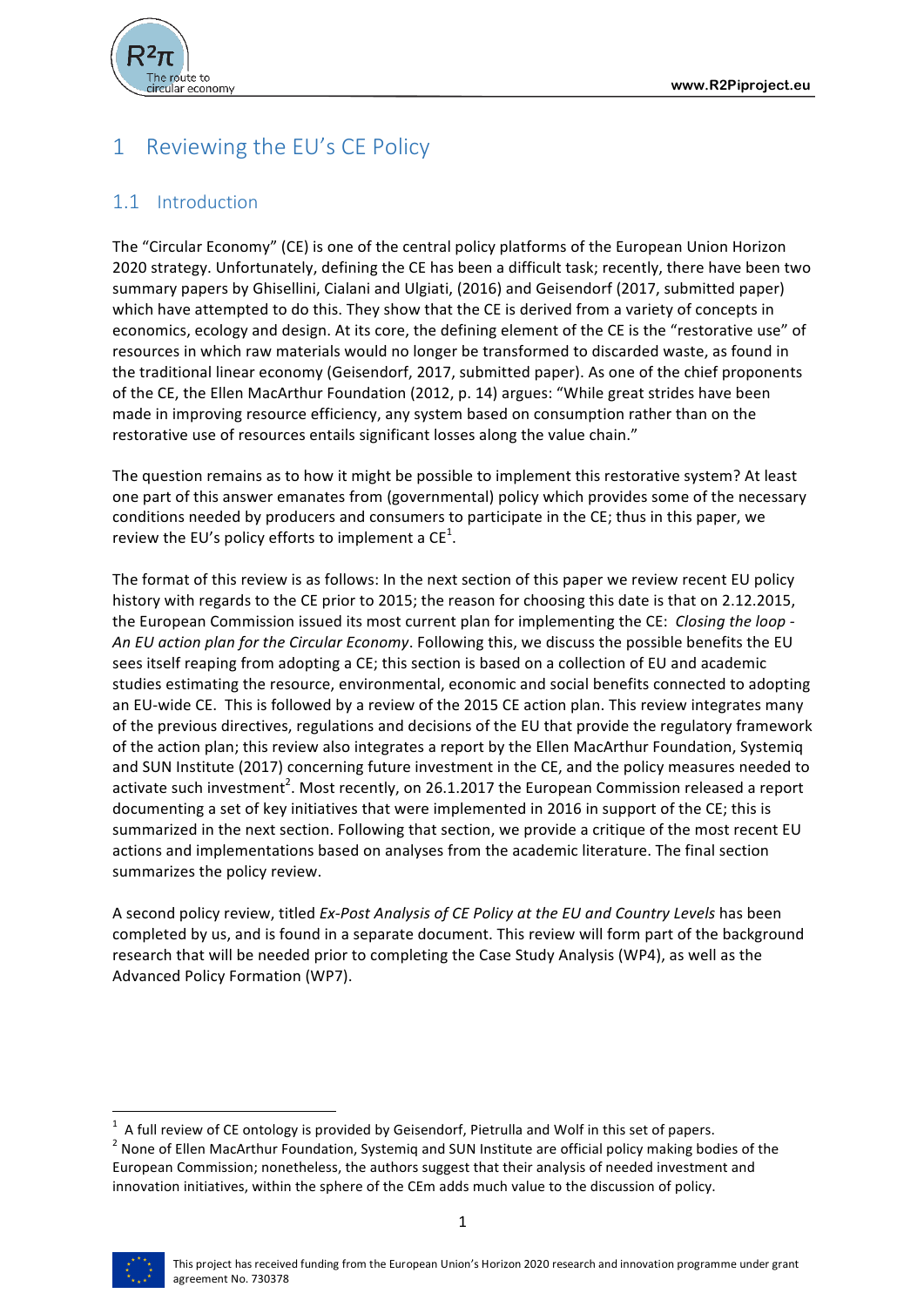

## 1.2 EU History with Regards to CE Policy (prior to 2015)

As noted, our review divides CE policy history before and after the release of the EU's most current action plan in 2015. However, before discussing this earlier policy, we briefly note that our entire policy review is derived from three groups of sources:

- $\bullet$ Primarily, from official documents of the European Commission. See: http://ec.europa.eu/environment/circular-economy/index en.htm, which collects many of these recent initiatives.
- **C** From charities and NGOs, most prominently, the Ellen McArthur Foundation: https://www.ellenmacarthurfoundation.org/
- $\bullet$ From academic reviews of CE policy (including waste management policies).

Ghisellini, Cialani and Ulgiati, (2016) and Sakai et al., (2011) provide the most comprehensive (general) academic reviews of CE policies and implementation. Their papers show that there has been little academic research concerning CE policy, outside of studies focusing on China (See: Feng and Yan 2007; Geng et al. 2013; Jiao& Boons, 2014; Shi et al. 2012; Yap, 2005)<sup>3</sup>. This is partly related to the fact that China was the first country to codify a CE policy (in the 2007 Circular Economy Promotion Law of the People's Republic of China) as part of its waste management system; in turn this has made it easier to analyse its implementation as the CE has existed for a longer time period China than in the EU.

Another difference between China and the EU with regards to CE policy concerns their "national political strategy". CE in China is a direct outcome of a top down approach, with its implementation structured following both horizontal and vertical approaches<sup>4</sup> (Feng and Yan, 2007). Chinese national governmental policy aims to transform not only its industry but also the socioeconomic organization of its society (Naustdalslid, 2014).

The top down approach of China's strategy is also reflected in the instruments used, that are of "command and control" rather than market-based (Friends of Europe, 2014) as in European policy (European Union, 2013). In contrast, the transition towards CE in Europe mainly seems to be occurring as a bottom-up approach (e.g. from the initiatives of environmental organizations, civil society, NGOs, etc.). All these economic actors call for greener products and adequate legislation and try to involve both companies and public authorities in a "virtuous cycle" (Naustdalslid, 2014). The vertical approach in China implies the shift of CE from the low level of analysis (i.e. micro = company or single consumer level) to the higher hierarchical levels (i.e. meso = eco-industrial parks, and macro = cities, provinces and regions) while the horizontal dimension implies a link between industries, urban infrastructures, cultural environment, and the social consumption system (Feng and Yan, 2007).

In the EU, the Waste Framework Directive  $(2008)^5$  was established as the basic waste management legislation, and EU Member States have implemented domestic laws on waste management under

 $<sup>5</sup>$  In terms of legislation, the EU influences member countries through regulations (laws applied in full</sup> throughout the EU), directives (binds members to achieve objectives; however, they are free to address their local distinctiveness while incorporating the objectives into their legal system) and decisions (binds particular individuals, firms or member states, to perform or refrain from an action, confer rights or impose obligations). Implementation of EU directives is approached differently by the member states to suit their contextual



 $3$  In contrast the only academic studies focusing on EU CE policy were by Costa et al. (2010) and Lehtoranta et al. (2011).

 $4$  Explained below.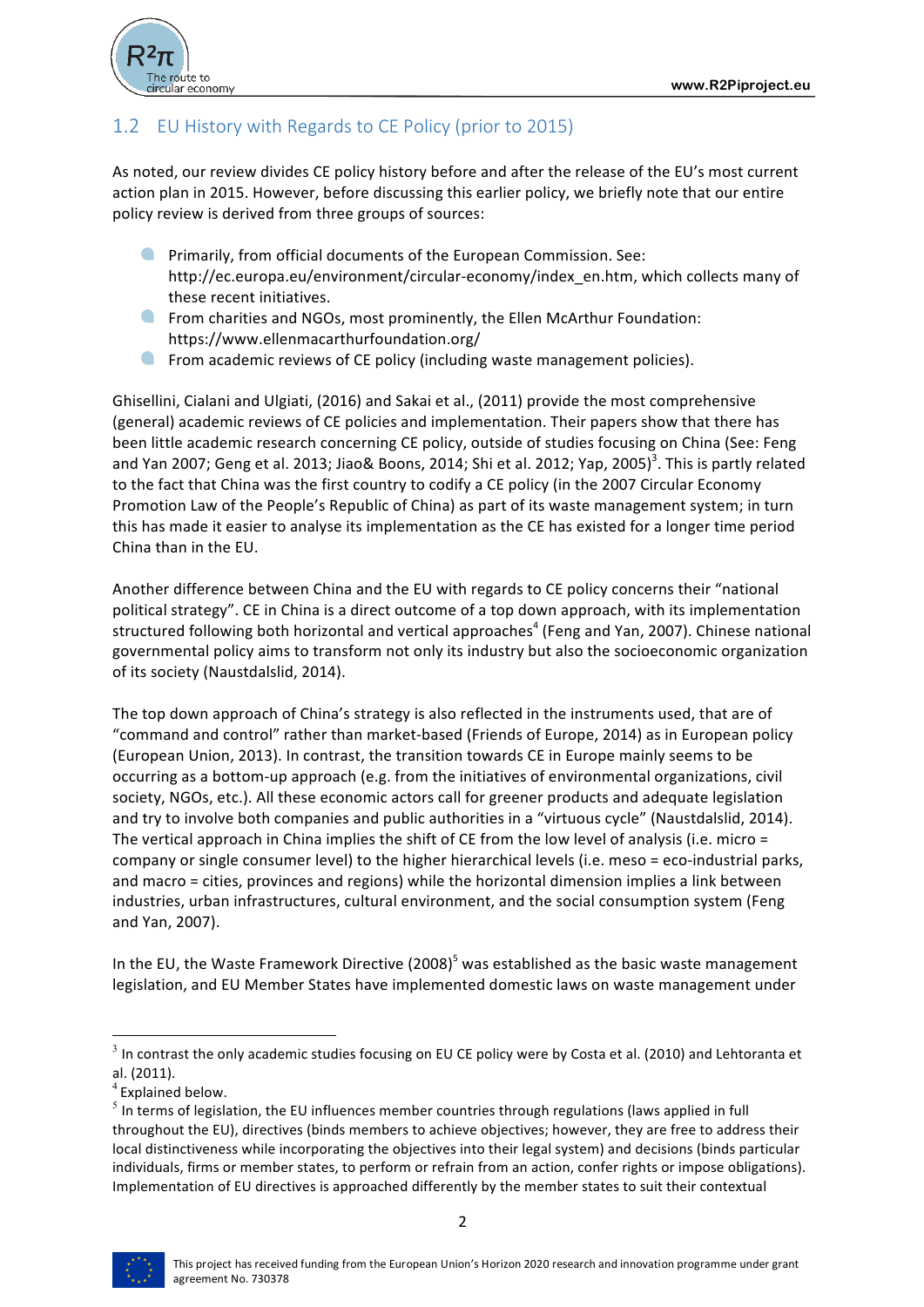

this directive. The most notable characteristic of the EU's waste management system is the promotion of 3R (reduce, reuse and recycle) policies in parallel with waste management regulations. However, as we will see, an analysis of these policies shows that there has been no implementation of a full CE in the EU, as the majority of efforts were connected with waste treatment and recycling, with the overall goal being to reduce the amount of landfill as obtaining final disposal sites has become increasingly more difficult.

Nonetheless, even though EU member states were considered to have developed integrated and advanced waste management systems, Asian countries (in general) have been importing recyclable resources in recent years, essentially playing the role of global recycling facilities (Sakai et al., 2011). In a recent report, the EEA<sup>6</sup> (2016b) published an analysis of EU material resource efficiency, which is an update on an earlier report from 2011; it also both complements and completes the picture illustrated by Sakai et al.'s (2011) study. The scope of the EEA report is concerned with material flows entering or leaving an economy (biomass, non-metallic minerals, metal ores and fossil energy materials) as well as secondary (waste-derived) raw materials. Also within its scope are the transformations that materials undergo throughout their full life cycle, and initiatives to close material loops in the context of a CE.

The most important finding is that little has changed since 2011 with regards to how most EU countries relate to the CE; for most countries CE means better waste management. Furthermore, climate change and resource efficiency policies appear largely disconnected in practice, while integration with a bio-economy strategy also requires further efforts.

These findings are reinforced by the individual surveys of EU countries. Only ten EU respondents identified the concept of a CE and closing material loops as a driver of material resource efficiency, and even fewer  $-$  Flanders (Belgium), Germany and the Netherlands  $-$  reported having a dedicated strategy for closing material loops. Two further countries have dedicated strategies at a regional (subnational) level — in Flanders (Belgium), and Scotland (United Kingdom). Further, Belgium, France, Germany, the Netherlands, Switzerland and the United Kingdom mentioned preparatory initiatives to develop metrics and indicators for the circular economy.

There are many reasons for the lack of CE development, including lack of investment and insufficient use of economic instruments and incentives. So too, a lack of policy focusing on closing the loops in the CE is a source of problems. Indeed, it was found that a majority of reported policy initiatives across Europe (up to 2015) related to the CE focus on waste management as a downstream policy option, rather than on prevention or reuse (upstream policies). This is emphasised by the fact that only two countries explicitly commented that a CE implies going beyond merely raising recycling rates and increasing the use of secondary raw materials. In fact, the CE is interpreted differently by different stakeholders and EU countries; this points to a need for an agreed upon definition of the CE and its necessary policies.

The EEA (2016b) report did make a number of recommendations. These include:

**Q** For the majority of countries, compliance with existing legislation is the main driver of any action taken at the national level. Targets seem particularly effective in energising policy development and guiding policy implementation.

distinctiveness. This explains the reason for different policies and legislations across the EU members (Costa et

al., 2010).<br><sup>6</sup> The EEA (European Environment Agency) published this report in conjunction with Eionet countries and the European Topic Centre on Waste and Materials in a Green Economy (ETC/WMGE).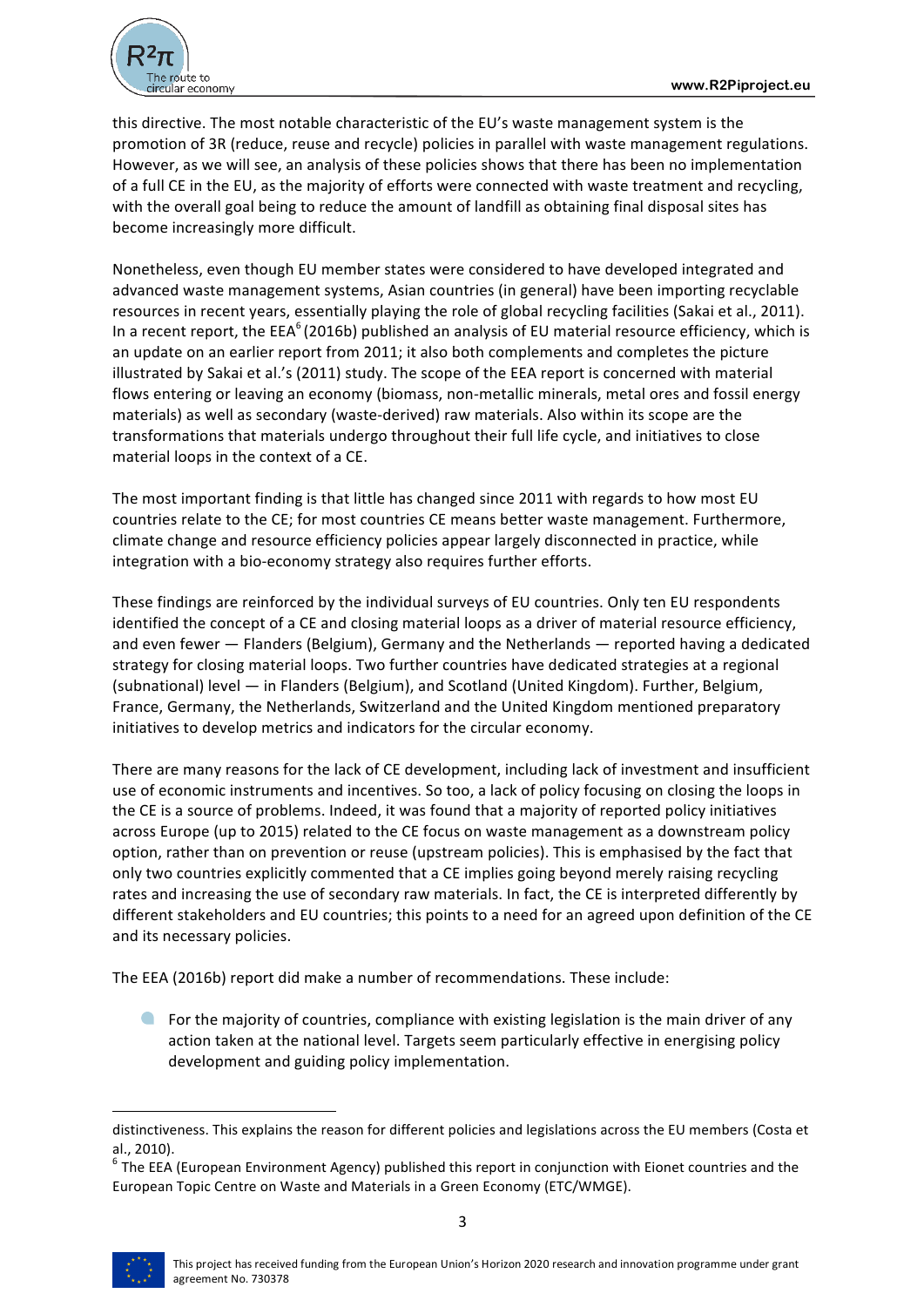

- $\bullet$ Regional (subnational) initiatives can take advantage of physical proximity, reduced distances and a strong incentive on the part of local stakeholders. When expanding the knowledge base for the CE, it is worth keeping an eve on emerging regional and local initiatives.
- $\blacksquare$  It would be useful to disseminate information on successful initiatives in which the CE helps achieve other key policy objectives, such as those related to the climate, competitiveness or employment agendas.

## 1.3 Estimated benefits of the CE to the EU

*Resource benefits.* By conserving (primary) materials embodied in high-value products, or returning wastes to the economy as high-quality secondary raw materials, a CE would reduce demand for primary raw materials; this would reduce Europe's dependence on imports, making the procurement chains for many industrial sectors less subject to the price volatility of international commodity markets and supply uncertainty due to scarcity and/or geopolitical factors.

An estimated 6-12 % of all material consumption, including fossil fuels, is currently being avoided as a result of recycling, waste prevention and eco-design policies; the maximum potential using the existing technology is estimated to be  $10-17\%$  (European Commission, 2011). Using innovative technologies, resource efficiency improvements along all value chains could reduce material inputs in the EU by up to 24 % by 2030 (Meyer, 2011).

A recent study of the impacts of a switch to a CE in the *food*, *mobility* and *built environment* sectors estimated annual savings of primary resource inputs of €600 million in the EU-27<sup>7</sup> by 2030 (EEA, 2016a). Achieving this would require systemic changes in these sectors. For example, in the area of mobility, changes would entail more sharing of cars and better integration of different transport modes. For the food system, the study mentions more regenerative farming practices such as organic farming, closing nutrient loops and reducing food waste. Moreover, in the built environment changes would include factory-based industrial processes in construction, smart urban planning, sharing of residential and office space, and energy-efficient buildings (EMF and McKinsey Center for Business and Environment, 2015).

*Environmental benefits.* The absolute decoupling of economic output and social well-being from resource and energy use, and from related environmental impacts, is the main objective of the EU's resource-efficiency policy (European Union, 2013). Indeed, although current waste policies already contribute to this, the European Commission estimates that different combinations of more ambitious targets for recycling of municipal and packaging waste and reducing landfill could lead to a reduction in greenhouse gas emissions of around 424–617 million tonnes of carbon dioxide equivalent over 2015–2035, on top of reductions through the full implementation of existing targets (EEA, 2016a).

Measures beyond waste recycling, however, could further reduce greenhouse gas emissions. It has been estimated, for example, that, in the fabricated metals and hospitality and food services sectors, resource efficiency measures could avoid around 100–200 million tonnes of carbon dioxide equivalent emissions annually (AMEC Environment & Infrastructure and Bio Intelligence Service, 2014). Keeping materials in the loop would also enhance ecosystem resilience and the environmental impacts of mining raw materials, often outside Europe. The study of the potential in the food, mobility and built environment systems mentioned above estimates a prospective reduction in greenhouse gas emissions of 48% by 2030 and 83% by 2050 compared with 2012 levels,



<sup>&</sup>lt;u> 1989 - Johann Barn, mars ann an t-Amhain an t-Amhain an t-Amhain an t-Amhain an t-Amhain an t-Amhain an t-Amh</u>  $7$  The EU-28, not including Croatia.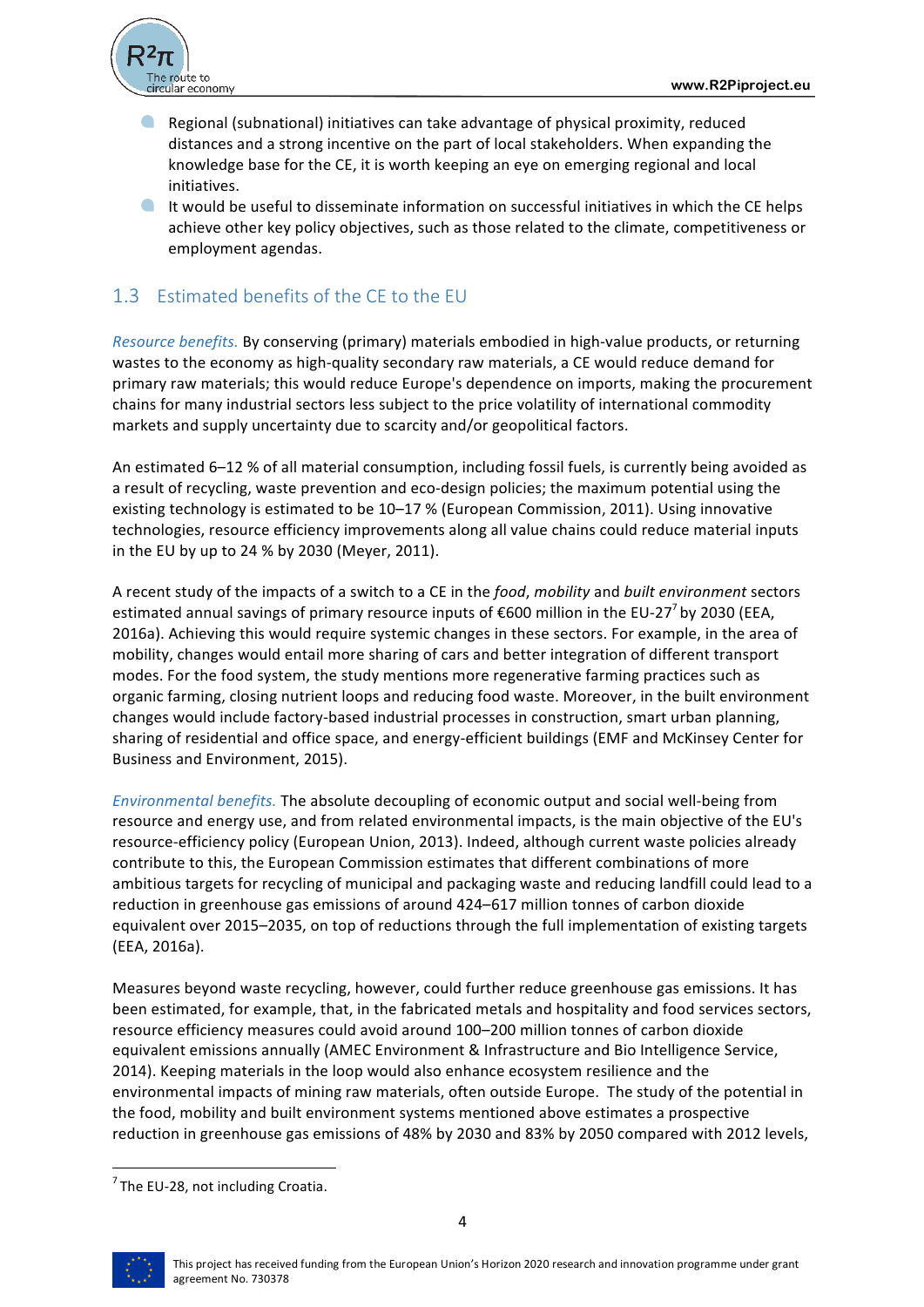

and a reduction in externality costs of up to €500 million by 2030 (EMF and McKinsey Center for Business and Environment, 2015).

*Economic benefits.* A CE could provide significant cost savings for various industries. For example, implementation of CE approaches in the manufacture of complex durable goods with medium lifespans is estimated to result in net material cost savings of USD 340-630 billion per year in the EU alone, roughly 12-23 % of current material input costs in these sectors (Ellen MacArthur, 2012). For certain consumer goods  $-$  food, beverages, textiles and packaging  $-$  a global potential of USD 700 billion per year in material savings is estimated, that is, about 20 % of the material input costs in these sectors (Ellen MacArthur Foundation, 2013).

Another study estimates the annual net benefits for EU-27 businesses of implementing resourceefficiency/CE measures such as waste prevention, the recovery of materials, changing procurement practices and the re-design of products. These range from  $\epsilon$ 245 billion to  $\epsilon$ 604 billion, representing an average of 3-8 % of annual turnover (AMEC Environment & Infrastructure and Bio Intelligence Service, 2014).

*Social benefits.* Social innovation associated with sharing, eco-design, reuse and recycling can be expected to result in more sustainable consumer behaviour, while contributing to human health. A CE is also expected to create job opportunities. In fact, according to the European Commission's impact assessment on a legislative proposal on waste, increased recycling targets, the simplification of legislation, improved monitoring and the diffusion of best practice to achieve increased recycling/preparing for reuse targets for municipal and packaging waste, in combination with reduced landfill of waste, could result in the creation of up to 178,000 new jobs by 2030 (EEA, 2016a). 

The development of fully circular value chains might have significantly greater potential. Estimates for the United Kingdom suggest that around 500,000 jobs could be created in a CE. While some sectors may diminish, a net creation of jobs by 2030 is projected (Morgan & Mitchell, 2015). This study also demonstrates how differing circular strategies could generate different types of jobs. For example, labour-intensive strategies, such as the preparation of products for reuse or recycling, would yield low-skilled jobs; medium-skilled jobs are expected to be created in closed-loop recycling and high-skilled jobs in bio-refining.

Moreover, a meta-study reviewing 65 studies on employment and the CE found generally positive employment effects as a result of moving towards a CE. The studies mainly addressed energy and material savings; studies on employment effects of sharing, recycling and further approaches are scarce (Horbach et al., 2015; cited by EEA, 2016a).

### 1.4 Reviewing the European Commission's 2015 CE Action Plan<sup>8</sup>

*Closing the loop - An EU action plan for the Circular Economy* (COM (2015) 614 final) (European Commission, 2015) is the European Commission's most current CE policy. Issued on 2.12.2015, its purpose is to guide the EU and its states to transform the economy so as to "generate new and sustainable competitive advantages for Europe."

In December 2014, the European Commission decided to withdraw a pending legislative proposal on waste, as part of the political discontinuity exercise carried out for the first Work Programme of the

 $8$  The CE Package consists of an action plan as well as an Annex and four legislative proposals on waste.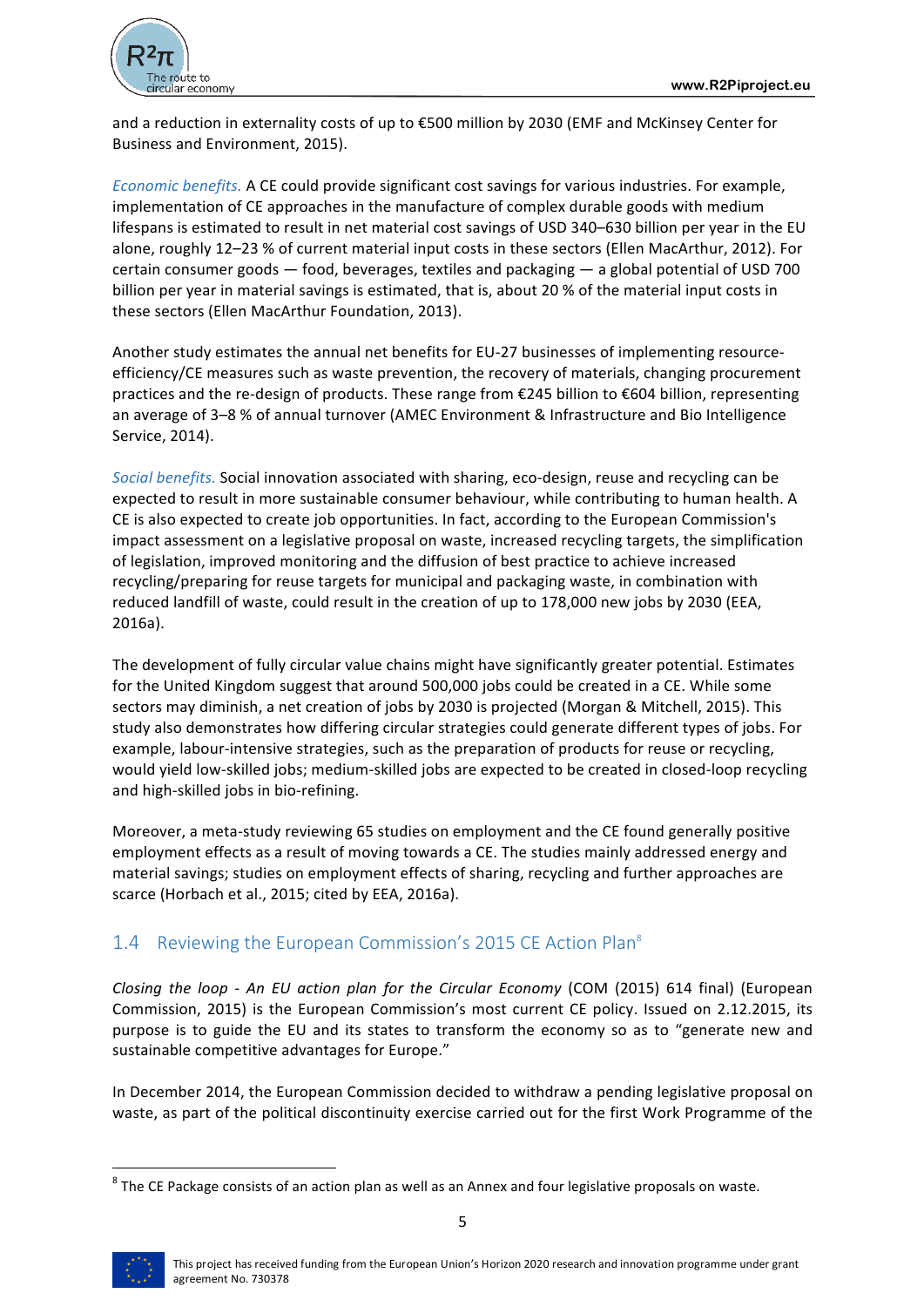

Juncker Commission<sup>9</sup>. The Commission committed at that time to use its new horizontal working methods to present a new package by the end of 2015 which would cover the full economic cycle, not just waste reduction targets, drawing on the expertise of all the Commission's services.

The legislative proposals adopted within the action plan focus on changes in consumption and production behaviours via reuse and recycling, as well as waste management to reduce landfilling, in order to close the loop of product lifecycles while supporting the CE in each step of the value chain (European Commission, 2015). Further measures are proposed to make implementation clear, promote economic incentives and improve extended producer responsibility schemes. The following (seven) sections briefly summarize the goals of this plan and the activities that fulfil these goals.

## 1.4.1 Production

An important European Commission goal is to improve the durability, reparability and recyclability of products. This is to be achieved via the *Ecodesign directive*<sup>10</sup> as well as incentives which differentiate the financial contribution paid by producers under extended producer responsibility schemes on the basis of the end-of-life costs of their products. Moreover, the Commission will examine actions for a more coherent policy framework for the different strands of work on EU product policy in their contribution to the CE.

Concurrently, the European Commission emphasizes more efficient production processes to reduce waste and capitalize on business opportunities. Thus, the Commission promotes the sustainable sourcing of raw material globally via dialogues, partnerships and its trade<sup>11</sup> and development policy. Moreover, the Commission will include guidance on best waste management and resource efficiency practices in industrial sectors in *Best Available Techniques reference documents* (BREFs). To help SMEs (small and medium-sized enterprises) benefit from the business opportunities connected to increased resource efficiency the Commission is creating the *European Resource Efficiency Excellence Centre*<sup>12</sup>. Finally, the Commission is proposing (in its revised legislative proposals on waste) to clarify rules on by-products to facilitate industrial symbiosis and help create a common understanding of the rules on by-products.

## 1.4.2 Consumption

<u> 1989 - Johann Barn, mars ann an t-Amhain an t-Amhain an t-Amhain an t-Amhain an t-Amhain an t-Amhain an t-Amh</u>

The Commission is working with stakeholders to make green claims more trustworthy, and will ensure better enforcement of the rules in place, including through updated guidance on unfair commercial practices. To do this it is testing the *Product Environmental Footprint* (COM/2013/0196) final) (European Commission, 2013), a methodology for measuring environmental performance, while creating the (voluntary) *EU Ecolabel*<sup>13</sup>, which identifies products with a reduced environmental impact. At the same time, the Commission proposed an improved labelling system of energy-related products to help consumers choose the most efficient, durable products.



 $9$  The European Commission's Investment Plan for Europe is an ambitious infrastructure investment programme first announced by European Commission President Jean-Claude Juncker in November 2014; its goal was to unlock public and private investments in the "real economy" of at least € 315 billion over a three years fiscal period (Jan. 2015 – Dec. 2017).<br><sup>10</sup>The *Ecodesign Directive* (Directive 2009/125/EC) provides EU-wide rules for improving products'

environmental performance, while preventing the creation of trade barriers and improving product quality. However, the future goal is to expand this directive to issues of durability, reparability and recyclability. See:

http://ec.europa.eu/growth/industry/sustainability/ecodesign\_en<br><sup>11</sup> See "Trade and investment for all" strategy adopted 10.2015.

<sup>12</sup> See: http://eur-lex.europa.eu/legal-content/EN/TXT/?uri=CELEX:52014DC0440

<sup>13</sup> See: http://ec.europa.eu/environment/ecolabel/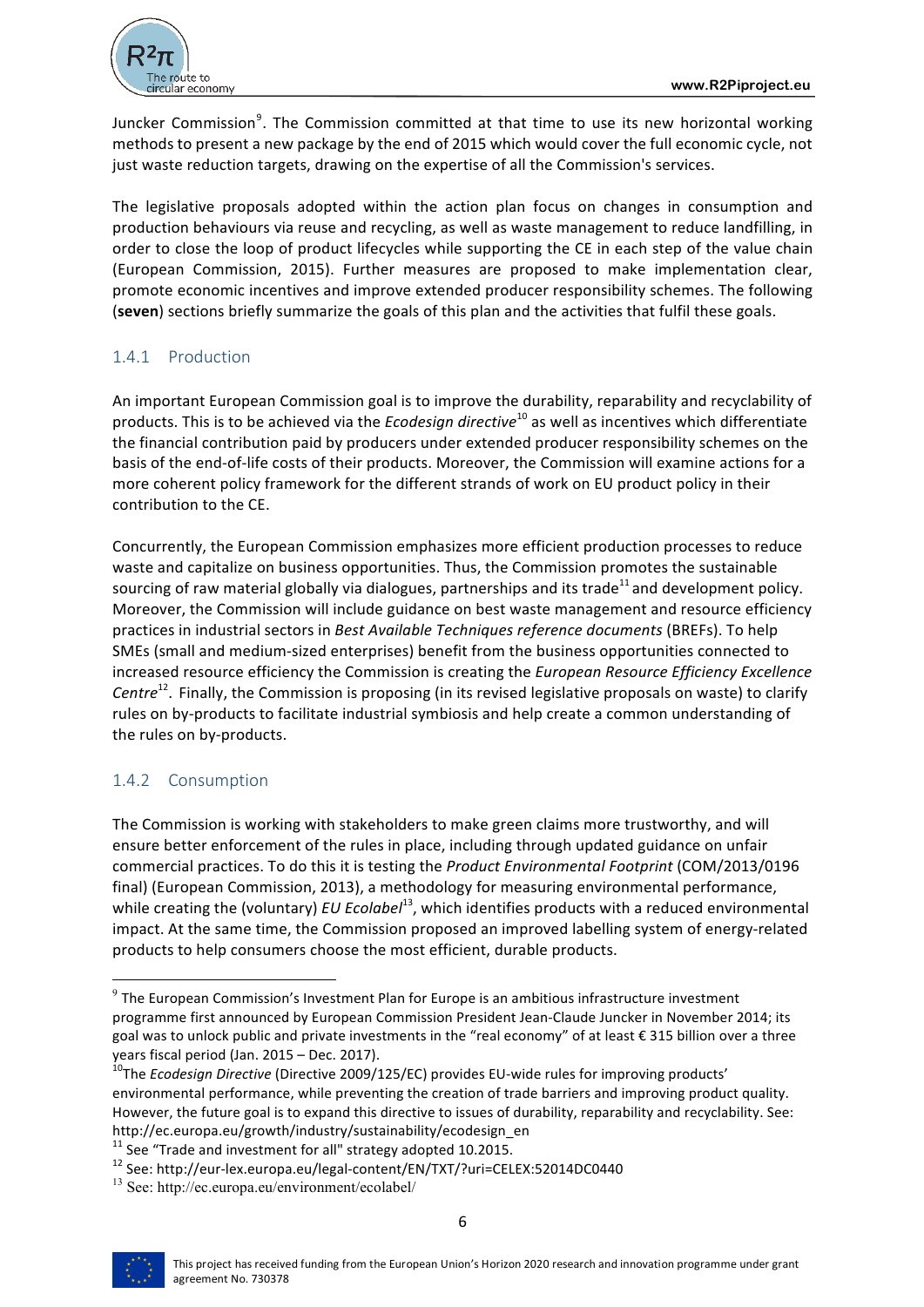

Price is a key factor affecting purchasing both in the value chain and for final consumers. Member States are therefore encouraged to provide incentives to ensure that product prices better reflect environmental costs. Aspects relating to guarantees (such as the legal guarantee-period) are also an important part of the consumption puzzle, as they protect consumers against defective products and contribute to products' durability and reparability, preventing waste. A two-year legal guarantee exists in the EU for physical goods, but problems exist with its implementation.

Product lifetime can be extended through reuse and repair, hence avoiding wastage. The reuse and repairs sectors are labour-intensive and therefore contribute to the EU's jobs and social agenda. Currently, certain products cannot be repaired because of their design, or lack of parts or repair information. Future work on *Ecodesign* will remedy these problems.

Planned obsolescence practices can also limit useful lifetime. Through an independent testing programme, the Commission will initiate work to detect such practices and ways to address them. Additionally, the revised legislative proposals on waste includes new provisions to boost preparation for reuse activities.

Reduction of household waste is often more effective at the national and local levels, where it is targeted via awareness campaigns and incentives<sup>14</sup>. The Commission promotes waste prevention and reuse through the exchange of information and best practices and by providing *Cohesion Policy* funding for projects at local and regional level.

Innovative forms of consumption can also support the development of the CE via the "sharing" economy, consuming services rather than products, or using IT or digital platforms (See also: Ellen MacArthur (2015)); these new forms of consumption are often developed by businesses or citizens, and promoted at national, regional and local level. The Commission supports these new business and consumption models through *Horizon 2020* and through *Cohesion Policy funding*.

Public procurement accounts for a large proportion of EU consumption (nearly 20% of EU GDP). The Commission will encourage this role through its actions on *Green Public Procurement*, where criteria are developed at EU level and then used voluntarily by public authorities.

### 1.4.3 Waste Management

<u> 1989 - Johann Barn, mars ann an t-Amhain an t-Amhain an t-Amhain an t-Amhain an t-Amhain an t-Amhain an t-Amh</u>

Waste management policy is crucial for the CE as it determines how the EU waste hierarchy (from prevention to reuse to landfill) is actualized, so that the best overall environmental outcome is obtained. To achieve high levels of material recovery (a primary CE goal) for all waste, it is essential to send long-term signals to the public and private sectors, while establishing the right enabling conditions within the EU, including consistent enforcement of existing legislation.

Today, only 40% of EU household waste is recycled. The Commission is putting forward new waste legislation to provide guidance for increased recycling and reduced landfilling, which also account for differences between Member States.

To increase the level of high-quality recycling, improvements are needed in waste collection and sorting systems. These systems are often financed, in part, by extended producer responsibility schemes, in which manufacturers partially pay for collection and treatment. To improve these

 $14$  Such as incentive systems for municipalities or "pay-as-you-throw" schemes, where households (for example) pay according to the amount of non-recyclable waste that they throw away.

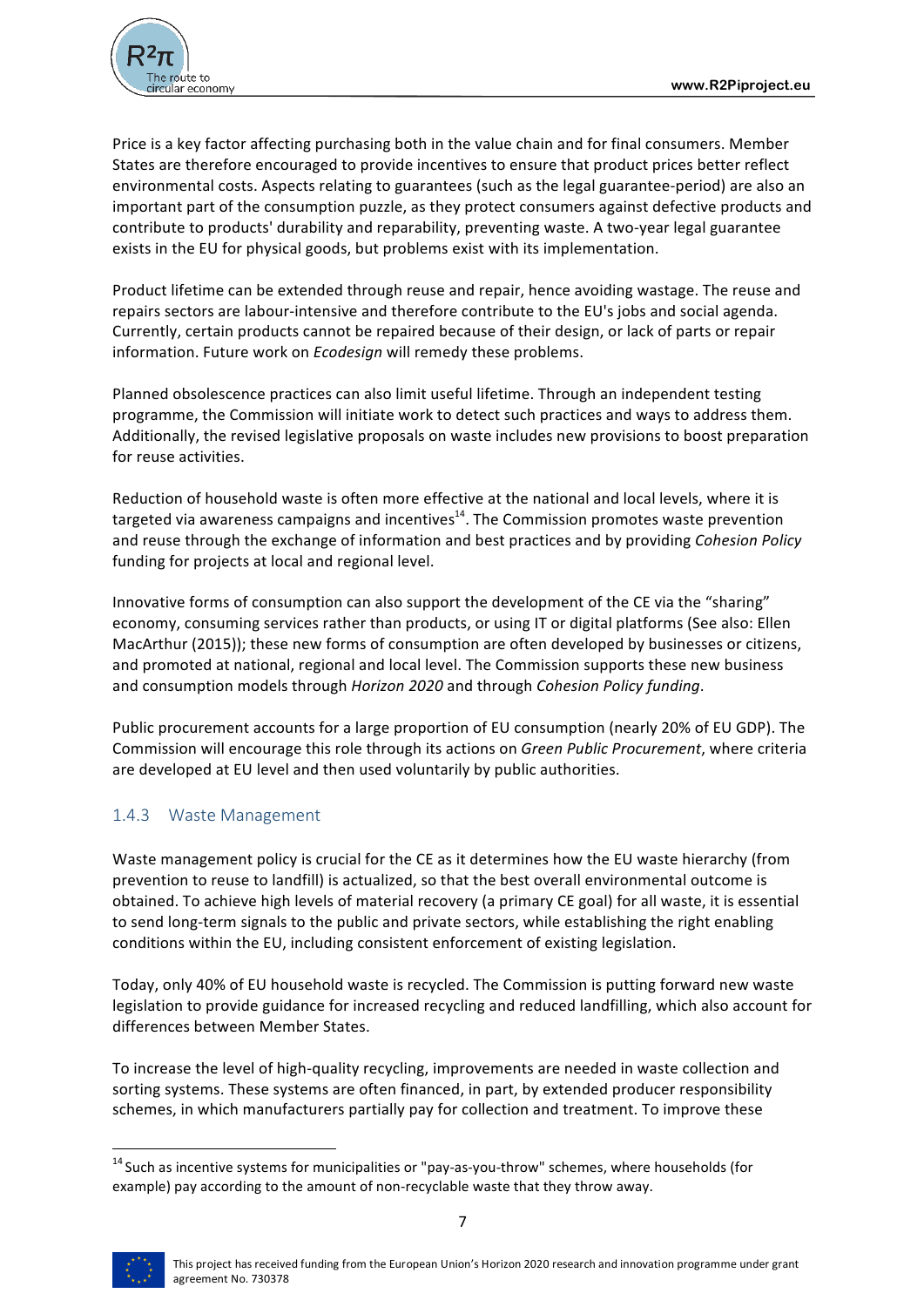

schemes, the Commission is proposing minimum conditions on transparency and cost-efficiency. The waste proposals will also address issues related to calculating recycling rates to ensure high-quality statistics across the EU, while encouraging higher and more effective recycling rates.

The new proposals also address barriers to higher recycling rates such as limited administrative capacity, lack of investment and insufficient use of economic instruments; these barriers can be overcome via time extensions for Member States, as well as providing technical assistance and disseminating best practices to ensure progress.

*EU* Cohesion Policy is essential for closing the investment gap for improved waste treatment. For the current (2014-2020) financing programme, ex-ante conditions must be met to ensure that new investments in the waste sector are in line with waste management plans designed by Member States to meet recycling targets. This means that funding for new landfill and new facilities for the treatment of waste (such as incineration) will be granted only in limited cases. The Commission has forecasted that  $E$ 5.5 billion will be needed for waste management in the current financing programme.

Another barrier to higher recycling rates is the illegal transport of waste, both within the EU and to non-EU countries. A revised regulation on waste shipment was adopted in 2014 facilitating the detection of illegal shipments.

When waste cannot be prevented or recycled, recovering its energy content is in most cases preferable to landfilling it; 'waste to energy' plays an essential role with EU energy and climate policy. The Commission will examine how to optimize this role, without compromising the desire for higher reuse and recycling rates. To that end, the Commission will adopt a 'waste to energy' initiative in the framework of the *Energy Union*.

#### 1.4.4 Boosting the market for secondary raw materials

In a CE, recycled materials are looped back as "secondary raw materials" (SRMs) which increases the security of supply and can also be traded like primary materials. Currently, such materials make up a small proportion of the raw materials used in the EU. Several barriers impede the (growing) use of these materials, the most prominent being quality. In the absence of EU standards, it can be difficult to ascertain impurity levels or suitability for high-grade recycling. The Commission will therefore launch work on EU-wide quality standards for SRMs in consultation with different industries. Moreover, it will establish rules clarifying when an SRM should no longer be legally considered 'waste', providing operators with a level playing field.

Additionally, it is important to establish quality standards for recycled nutrients, as they can be returned to soils as fertilizers (reducing the need for limited mineral-based alternatives). However their use is also hindered by differing standards across the EU. Therefore, the Commission will propose a revision of EU regulations to stimulate the sustainable development of the market.

Water scarcity has worsened in the EU in recent decades. This calls for not only water-efficiency measures, but the reuse of treated wastewater, which is still an under-used means for increasing supply. Water reuse in agriculture also contributes to nutrients recycling by substitution of solid fertilisers. The Commission will take legislative actions to promote reusing treated wastewater.

A further issue for expanding the SRM market concerns chemicals. An increasing number of chemicals have become environmental concerns and are subject to restrictions. However, some chemicals are present in products sold before the restrictions applied, and these are sometimes

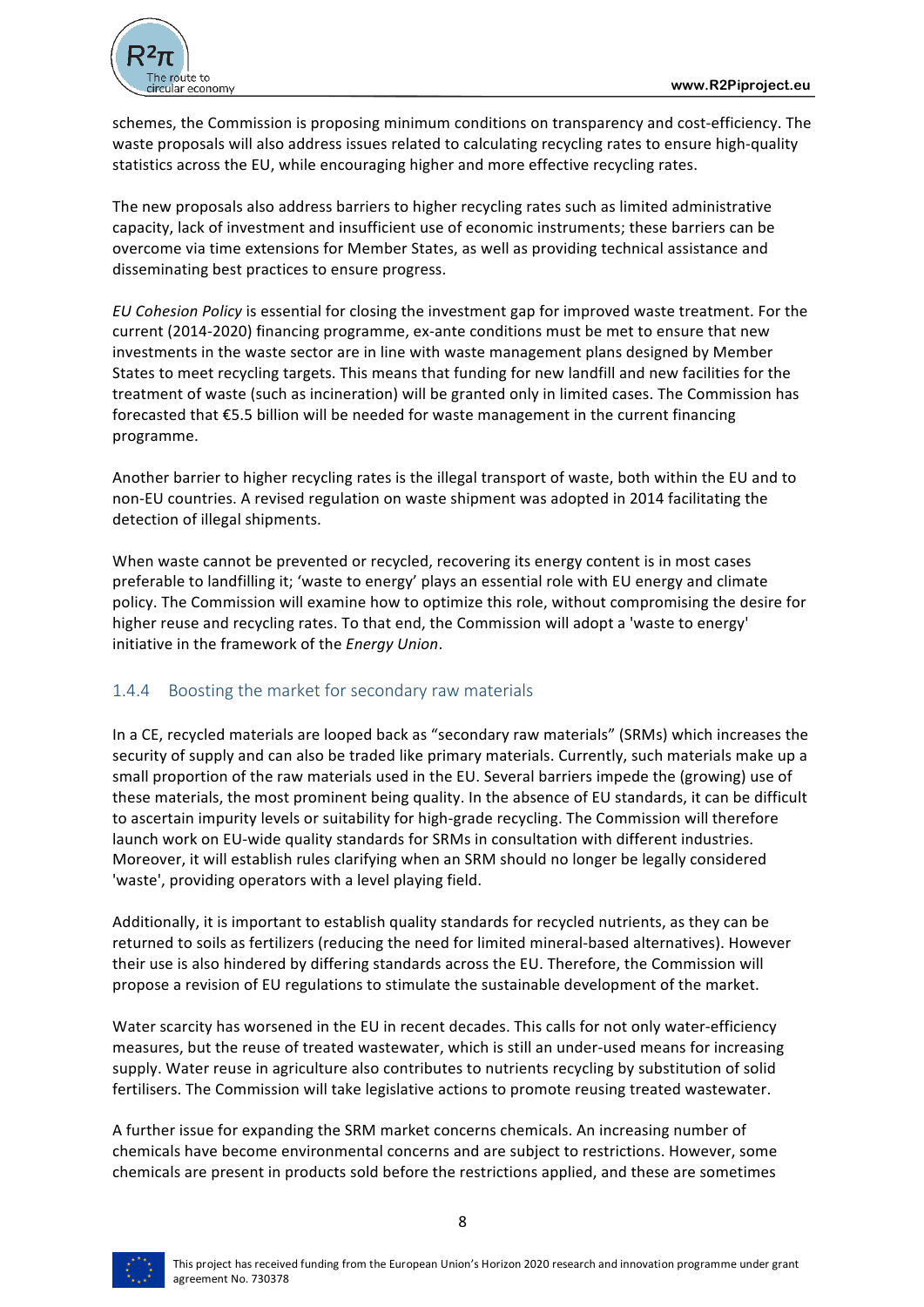

found in recycling streams. They are also sometimes hard to remove, creating barriers for small recyclers. The promotion of non-toxic materials and the better tracking of chemicals will aid the uptake of SRMs.

It is also important to facilitate the cross-border circulation of SRMs to ensure that they can be traded across the EU. Action in this area will include simplifying cross-border formalities. Moreover, to improve the availability of data on SRMs the Commission will improve the recently initiated *Raw Materials Information System* and support EU-wide research on raw materials flows, as well as improve data reporting on waste shipments.

A key factor in creating a dynamic market for secondary raw materials is sufficient demand, driven by the use of recycled materials in products and infrastructure. The private sector is essential in creating demand, as well as shaping supply chains. A number of economic actors have already committed themselves to ensuring a certain level of recycled content in their products; this should be encouraged, given that market-driven initiatives are a fast way to deliver tangible results. Public authorities can also contribute to the demand for recycled materials through procurement policies.

## 1.4.5 Priority Areas

A number of sectors face specific CE challenges; these sectors are being targeted to increase the probability that they and their value chains are more fully integrated within the CE.

- **P** Plastics: The Commission will adopt a strategy<sup>15</sup> addressing issues such as recyclability (especially with regards to plastic packaging), biodegradability, the presence of hazardous substances and marine litter.
- **A** Food waste: The Commission will develop a method to measure food waste, as well as set acceptable targets on food waste. Additionally, it will take actions to facilitate both food donation and the safe use of food waste in feed production. Finally, the Commission will examine the means to improve "best by date" markings to reduce waste.
- **C** Critical raw materials: The Commission will take actions to encourage recovery of critical raw materials, and prepare a report including best practices and options for further action.
- $\bullet$ *Construction and demolition:* The Commission will take actions to ensure recovery of valuable resources in construction and demolition, as well as expedite the assessment of the environmental performance of buildings.
- **A** Biomass and bio-based products: The Commission will promote efficient use of bio-based resources via dissemination of best practices on the cascading use of biomass and support for innovation in the bio-economy. The revised legislation on waste contains a provision to ensure the separate collection of bio-waste.

#### 1.4.6 Innovation, investment and other horizontal measures

Innovation and investment are the key parameters under which the CE can flourish as they directly contribute to the competitiveness and modernization of EU industry. The *Horizon 2020* work program 2016-2017 includes: *Industry 2020 in the circular economy*, a program granting over €650 million for innovative demonstrative projects supporting CE projects and new business models. It also explores a pilot approach to help innovators facing regulatory barriers by setting up agreements with private and public stakeholders. This expands upon the existing budget for Horizon 2020



<sup>&</sup>lt;sup>15</sup> This strategy will include a follow-up to the *Green Paper on plastic waste*.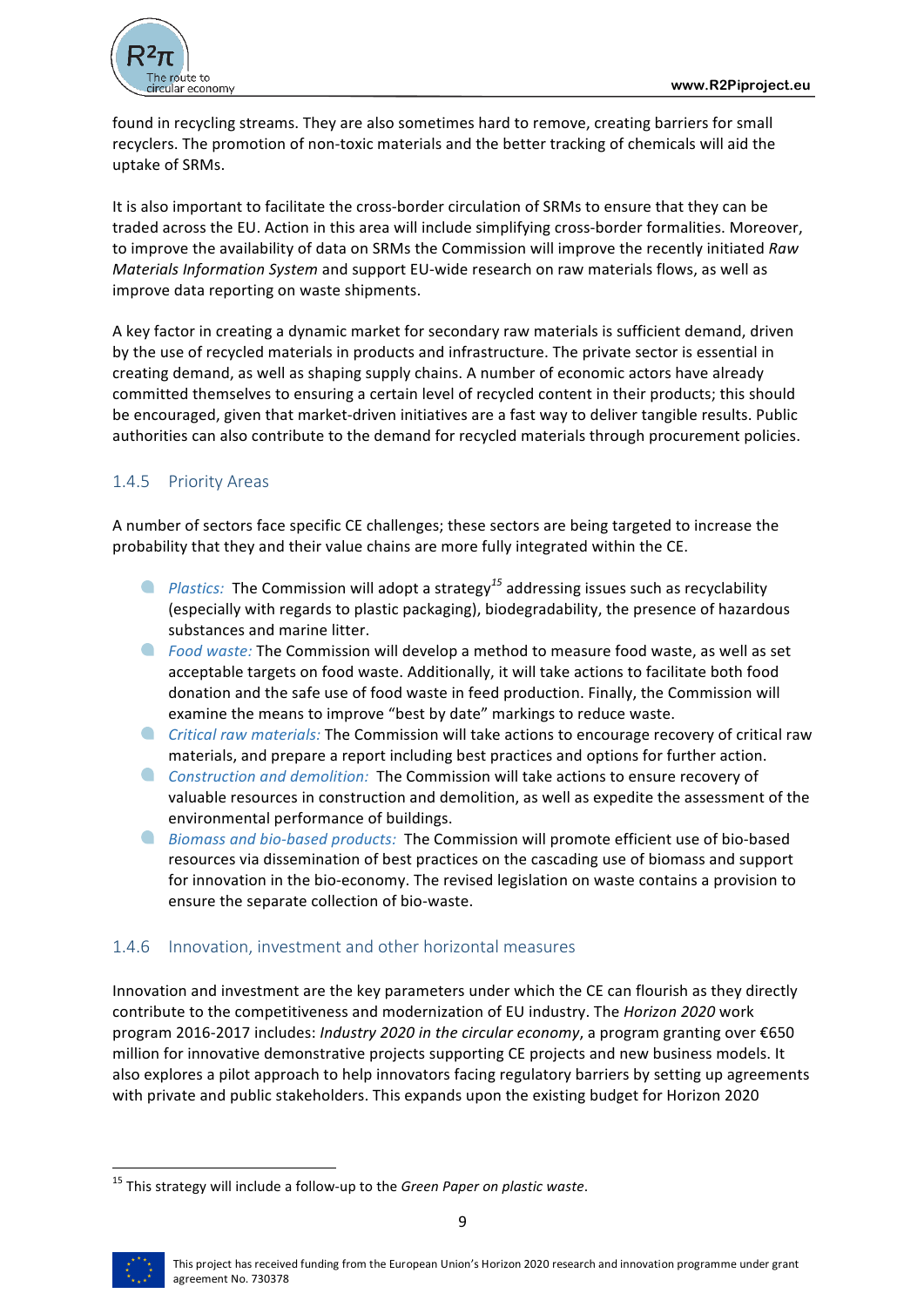

implemented in 2014-2015<sup>16</sup>. In turn these efforts will be supplemented by the *Eco-innovation action plan* which has earmarked nearly €80 billion during 2014-2020 for a series of environmental issues including innovation and research<sup>17</sup>.

Developing the CE will also require public and private sources of financing to scale-up improved technologies, develop infrastructure and increase cooperation between actors in the value chain. The EU has a series of funding programs earmarked for these efforts.

Concomitantly, the CE requires a qualified workforce with new skills; consequently, the Commission, based on its *Green Employment Initiative* (COM (2014) 446) is analysing needs, which will lead to the development of such skills, as well as to support job-creation. It is also acting through its forthcoming *New Skills Agenda for Europe*.

SMEs face challenges, such as access to funding, and the difficulty participating in the CE economy (if it is not their core). The Commission supports these companies by analyzing the barriers they encounter while encouraging innovation across sectors and regions.

Finally, on the global plane, the Commission will be cooperating closely with international organizations and other partners to reach the 2030 Sustainable Development Goals.

As an unofficial addition to the 2015 EU Action plan on investment in the CE, a recent report by the Ellen MacArthur Foundation, Systemig and SUN Institute (2017) discusses ten next-wave CE investment "themes" divided into three value chains, *mobility* (transportation systems), *food* and the **built environment**, that could be fulfilled through 2025 with investments of €320 billion. As a previous report "Growth Within" (Ellen MacArthur, 2015) noted, these value chains - representing 60 percent of the average EU household budget and 80 percent of resource consumption - could contribute significantly to Europe's overall economic performance and welfare by adapting them to a CE system.

Although their research shows that the main barriers for initial scaling of Circular Economy Business Models do not emanate from the policy side, there are still many complex policies that increase (real or perceived) complexity and cost, and therefore hold back the progress of circular models. Ellen MacArthur Foundation, Systemig and SUN Institute (2017) have identified **four** (out of the ten investment) themes distributed among the **three** value chains (VCs) that would benefit from changing policy / regulation:

#### **Mobility** (VC1):

- o Remanufacturing car parts: Policies preventing use of remanufactured parts; for example the European Commission Directives related to end-of-life vehicles, electronic equipment, and the disposal of hazardous waste focus primarily on recycling and have mixed effects on remanufacturing activities.
- Food (**VC2**):

- o Farming through indoor urban farms: Urban permits and zoning laws preventing construction of new indoor farms.
- o *Developing next wave protein sources*: Restrictions currently imposed by human food chain legislation.

<sup>&</sup>lt;sup>16</sup> See: http://ec.europa.eu/research/participants/data/ref/h2020/wp/2014\_2015/main/h2020-wp1415climate\_en.pdf

 $17$  See: https://ec.europa.eu/environment/ecoap/about-action-plan/union-funding-programmes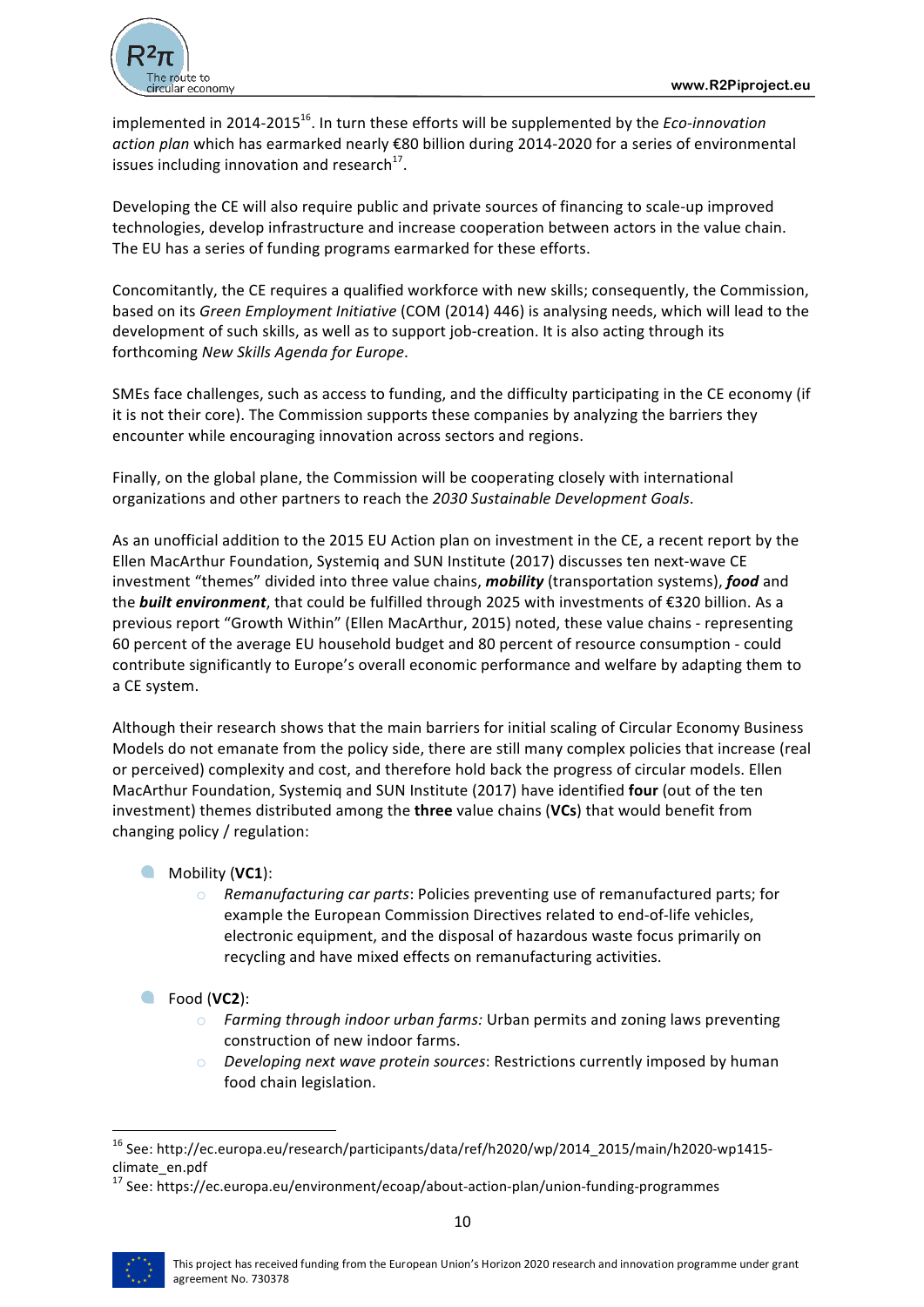

Built Environment (VC3):

 $\circ$  *Closing Building loops:* Legislation preventing construction players from certifying non-virgin inputs and using some associated machinery.

Moreover, Ellen MacArthur Foundation, Systemiq and SUN Institute (2017) have identified *four* overarching policy issues that can catalyze action in all of the ten investment themes:

*Setting direction and showing commitment.* One of the success factors of the clean energy revolution is its clarity of direction; few company executives, researchers or policymakers doubt that the EU and the world are heading towards a clean energy system. Therefore, they invest business development based on this belief, further reducing cost and increasing attractiveness, and ensuring the drive toward a clean energy system. However, there is no such clarity for most of the ten themes; as a result, too many investors are waiting for a trend to develop (such as lower production costs). Accordingly, providing direction in the form of strategies, public investments, or trade agreements is an essential policy task.

One crucial case is to endeavour to level the playing field for Circular Business Models. Repeatedly when analysing circular business cases, the historic bias for linear models becomes obvious: for example, primary materials can be easily internationally traded, while substantial hurdles exist against trading secondary materials. Moreover, labour taxes are ten times higher than resource taxes even though labour should be maximized while resource use minimized. Finally, externalities, such as congestion and environmental damages are not priced.

*Removing policy barriers.* Many of the identified themes require legislative changes to become investable at scale; most often, these consist of removing policy barriers. Further, these barriers currently exist to manage consumer health but in the context of adoption of CE business innovation, these risks are controllable. For example, quality and safety standards could be set for remanufactured parts or food proteins. Depending on the specific legislation, the change may be required at EU or Member State level<sup>18</sup>.

*Creating platforms for dialogue, cooperation, and awareness creation.* Successful examples of circular business models demonstrate the need for multiple stakeholders along the value chain to change (at least partially) the way they execute their business plan. For example, in the case of looping waste streams, new suppliers would have to be contracted to provide required waste streams, while the stakeholders creating the waste would need to be incentivised to collect the waste in the required volumes and quality. Moreover, customers would have to become aware of the benefits in order to shift from only accepting new products to adding products made from the end-of-life streams. All of this requires awareness and negotiations among economic actors.

The public sector could play an active role by setting up platforms with the right set of players to facilitate discussions. A successful example of this was the *European Resource Efficiency Platform* (established 2012–14) which was vital for creating the European Commission's first CE package in June 2014. It served as an effective mechanism to gather information from relevant stakeholders, as well as develop solutions. Consequently, similar platforms might be set up for *mobility, food*, and the *built environment*. This should be done for themes where the public sector plays a large if not leading role as well as those where the private sector is more likely to lead<sup>19</sup>.

 $18$ The EU Innovation Deals are an example of how the European Commission approaches the legislative changes required towards a CE. See: https://ec.europa.eu/research/innovation-deals/index.cfm<br><sup>19</sup>An example of a private sector-led initiative is the *New Plastics Economy*: http://newplasticseconomy.org/

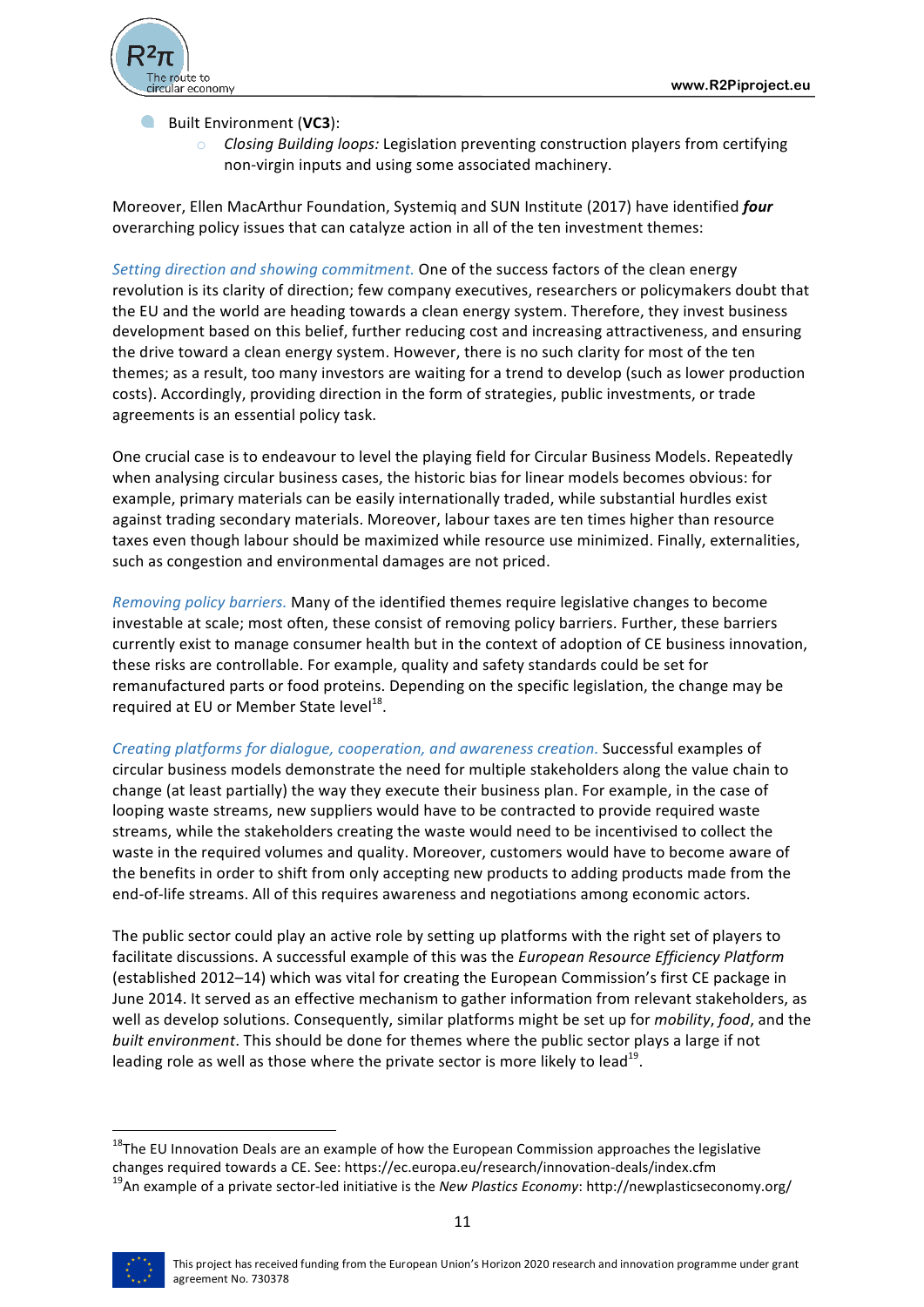

Focus public procurement, public circular economy investments, and financial support towards the *ten themes.* Some of the investment themes require technology innovations. As private capital is not always set up to invest in the perceived risk level of these innovations, focused public sector support would be needed to de-risk such innovations for the private sector to provide the needed funding. Although the CE budget within *Horizon 2020* is currently already being deployed in this area, it does not yet cover the identified themes and underlying innovations fully.

In addition to innovation funding, the public sector has been supporting lower risk investments at larger scale with a central focus on infrastructure. For example, the *European Investment Bank* (EIB) has been investing €14.5 billion over the last two years through the *European Fund for Strategic Investments* mostly in infrastructure projects; however less than 10% of this is going to CE-related investments. 

As the circular investment themes identified in this report have large infrastructure components, allocating a budget within existing funds for them would shift investments towards circular opportunities while providing new growth opportunities to those funds, but also, at the same time, shift investments towards circular opportunities. Investment funds at the Member State level could well provide an additional supply of public capital towards the investments themes. Lastly, reforms to existing subsidy frameworks should be considered, mainly in the area of shifting linear agricultural practices towards more circular ones, while fiscal incentives should also be geared towards circular business models.

#### 1.4.7 Monitoring

In order to monitor the effectiveness of CE action at the EU and national levels, it is important to have a set of reliable indicators. Thus, the Commission will work closely with the *European Environment Agency* and member states to propose an effective monitoring framework for the CE. This framework will complement data already collected by *Eurostat*, as well as indicators found in the *Resource Efficiency Scoreboard* and the *Raw Materials Scoreboard*. This framework will be published in connection with the Commission's reporting on *Sustainable Development Goals*. The Commission will report on progress in implementing its action plan five years after its adoption.

## 1.5 Implementation of the 2015 Action Plan: A report by the European Commission

On 26.1.2017, the Commission put forward a set of key initiatives in 2016 to support the CE (European Commission, 2017). These initiatives cover the full value chain and are presented below in chronological order of their completion; they are linked with many of the regulations, directives, decisions and proposals that form the regulatory framework of these initiatives.

*Legislative proposal on online sales of goods (9.12.2015)*<sup>20</sup>. This proposal aims to strengthen guarantees for consumers to better protect them against defective products and contributes to the durability and reparability of products so as to reduce waste. Under the proposal, in case of a defective product sold online, during the first two years from the time of delivery, the seller must prove that no default existed at that time. (Current rules, provide for only a 6-month period). Moreover, the proposal provides a two-year legal guarantee for second hand goods and promotes a hierarchy of remedies where repair is more strongly promoted.



 $^{20}$  See http://eur-lex.europa.eu/legal-content/EN/TXT/?uri=COM%3A20 15 %3A63 5 %3AFIN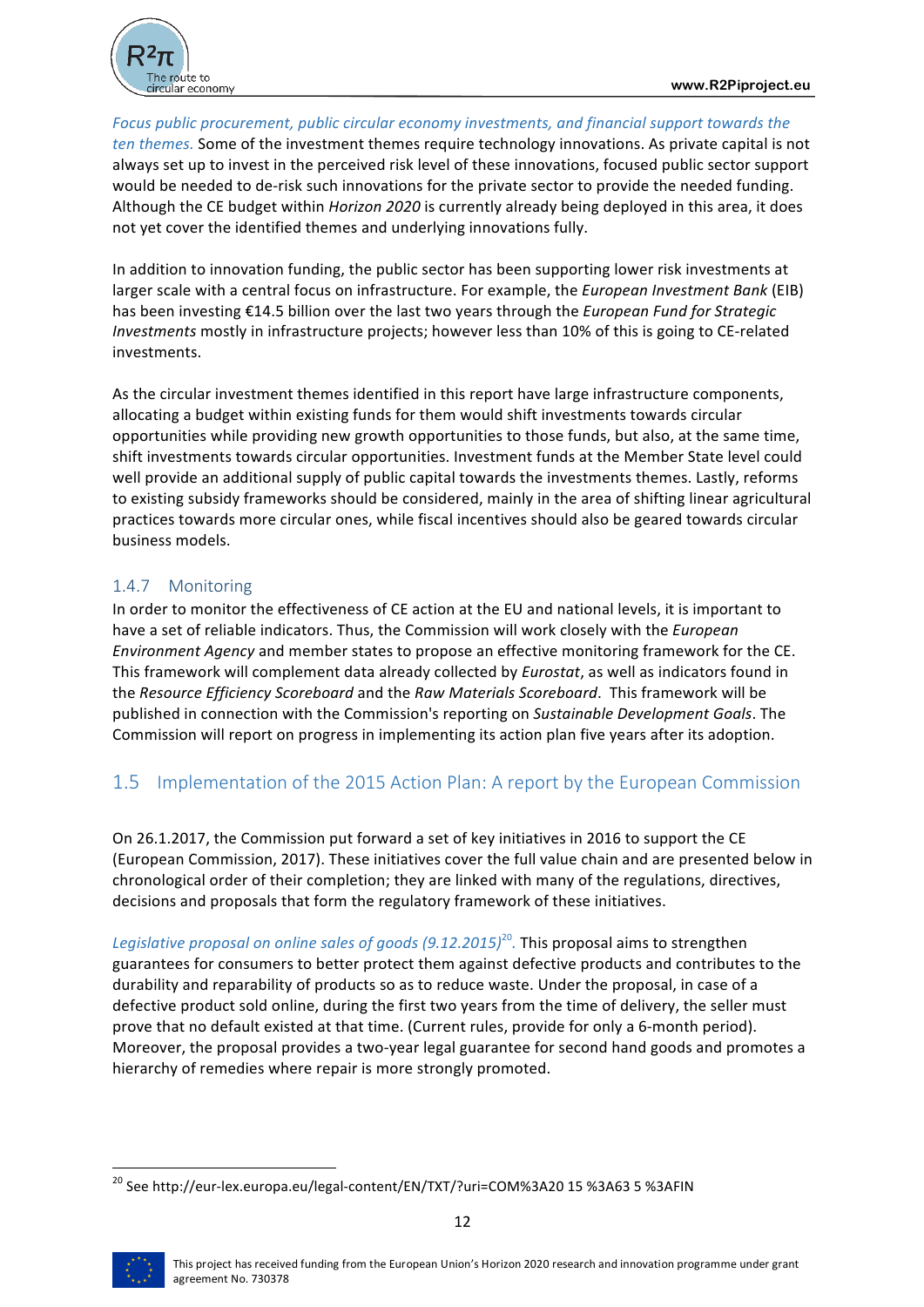



*Legislative proposal on fertilisers*  $(17.3.2016)^{21}$ . This proposal (which was not detailed in the 2015 action plan) creates a single market for fertilisers made from secondary raw materials, thereby transforming a waste management problem into economic opportunities. The draft regulation provides rules for free movement of all CE-marked fertilising products across the EU. Based on an impact assessment accompanying this proposal<sup>22</sup> an estimated 120,000 jobs could be created thanks to recycling of bio-waste in organic-based fertilisers.

Launch of the Innovation Deals (26.5.2016). The Commission issued a call for expression of interest for *Innovation deals* for the circular economy<sup>23</sup>; the call constitutes a pilot approach to help innovators facing regulatory obstacles. If the existence of an EU legislative barrier is confirmed, the Commission will consider launching a further assessment of the impact of this regulation<sup>24</sup>.

*Ecodesign* (30.11.2016). The Commission has decided to focus its *Ecodesign* efforts on product groups with the highest potential in terms of energy and resource savings while reinforcing the evidence base for regulatory action. This resulted in the adoption of the *Ecodesign Working Plan 2016-2019* as part of the *Clean Energy for All Europeans package*<sup>25</sup>.

*Ecodesign* can also have an important contribution in creating a greater CE. While *Ecodesign* measures have so far mainly focused on energy efficiency, in this working plan, the Commission undertook to also explore the possibility to establish requirements relevant for the CE such as durability, reparability, upgradeability, ease of reuse and recycling.

Immediately after adopting the *CE Action Plan*, the Commission also asked the European standardisation organisations to develop generic standards on durability, reusability and recyclability of specific products. Many consumer and industrial products could be made more durable, reusable and recyclable if appropriate metrics and standards were in place. The three European standardisation organisations have accepted the Commission's request and have submitted a joint working plan that will develop around 20 generic standards.

*Food waste (throughout 2016).* Food waste is a key area in the CE that should be addressed along the entire value chain. The Commission launched a stakeholder's platform on food waste prevention, made progress in developing an EU methodology to measure food waste, and prepared guidelines to facilitate food donations and the use of former foodstuff as feed.

On 1.8.2016, the Commission established the *EU Platform on Food Losses and Food Waste*. The platform will be the key forum in taking actions needed to achieve the *Sustainable Development* Goals commitment to halve food waste per capita by 2030.

In 2016, the Commission worked on preparing guidelines (to be published in 2017) to facilitate food donation. The guidelines are intended to provide a more consistent interpretation by Member States regulatory authorities of EU rules applying to food redistribution. It aims to address barriers, for both donors and receivers, for the redistribution of safe, surplus food.

The Commission is also creating guidelines for use of former foodstuff as feed, with the aim to valorise the nutrients in former foodstuffs through their safe-use in animal nutrition. This substitutes



<sup>&</sup>lt;sup>21</sup> See: https://ec.europa.eu/transparency/regdoc/rep/1/2016/EN/1-2016-157-EN-F1- 1.PDF<br><sup>22</sup> See: http://ec.europa.eu/DocsRoom/documents/15949<br><sup>23</sup> https://ec.europa.eu/research/innovation-deals/index.cfm?pg=home<br><sup>24</sup> 32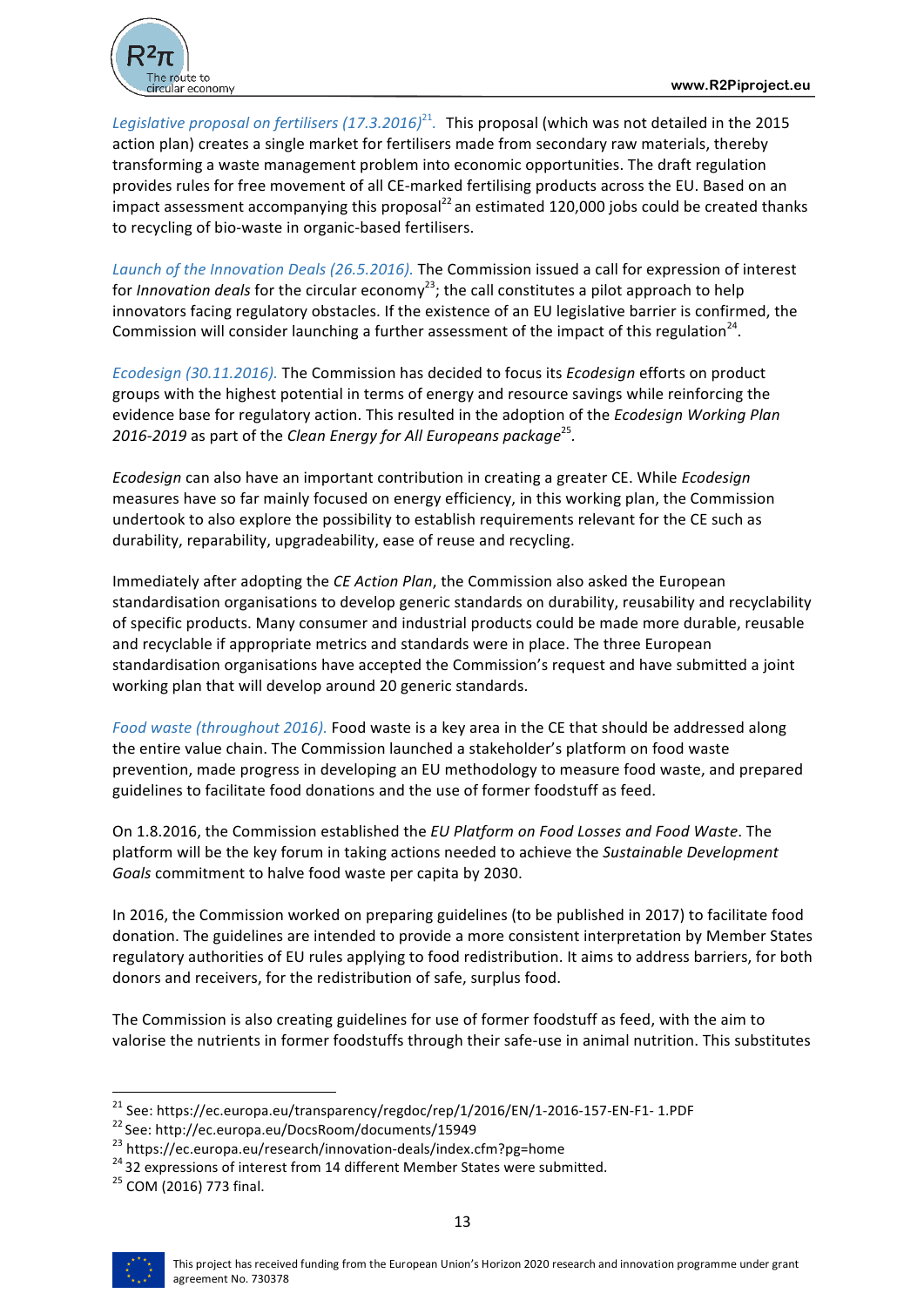

cereals and oil seed in the animals' diets while freeing land for the production of food and reducing the need for imported feed.

*Waste-To-Energy* (1.2017). The Commission is adopting a Communication on waste-to-energy processes and their role in the CE (COM (2017) 34). Its goal is to ensure that the recovery of energy from waste in the EU supports the objectives of the CE action plan while being guided by the EU waste hierarchy. The communication also examines how the role of waste-to-energy processes can be optimised to meet the objectives set out in the *Energy Union Strategy* and in the *Paris Agreement*.

*Proposal to amend the Directive on the restriction of the use of certain hazardous substances in electrical and electronic equipment (1.2017).* Along with this report, the Commission is adopting a proposal to make a targeted amendment to the Directive restricting the use of hazardous substances in electrical equipment (*RoHS Directive*). The directive, by triggering the substitution of certain hazardous substances in electrical equipment, enhances the possibility and profitability of recycling waste of that equipment.

Enabling operators to prolong the use of electrical equipment will postpone their end-of-life thus avoiding additional generation of hazardous waste. It is estimated that the measure will prevent the creation of more than 3,000 tonnes of hazardous waste per year in the EU. The proposal to amend the *RoHS Directive* will: 

- **Enable secondary market operations for certain electrical equipment.**
- **A** Enable repair with spare parts of certain electrical equipment placed on the market before 22.7.2019.

Fully enabling secondary market operations and increasing spare part availability will have a positive economic impact by bringing market opportunities to repair industries, while reducing costs and administration for SMEs and public authorities.

To facilitate preparation for the environmentally sound treatment of waste electrical equipment, the Commission also initiated dialogues between manufacturers and recyclers of electronic products to improve the exchange of information about preparation for reuse and treatment of new equipment.

The platform to support the financing of circular economy (1.2017). This platform brings together the Commission, the European Investment Bank (EIB), financial market participants and businesses to increase awareness of the CE business logic and improve the uptake of CE projects by investors. While the business case for the CE is clear, this message still has to reach much of the EU's businesses and financial sector. The platform has a three-pillar structure:

- The **coordination and awareness raising pillar** will share best practices amongst project promoters and stakeholders. It will analyse the characteristics of CE projects and their particular financing needs, advice on improving bankability, as well as coordinate activities regarding financing. A dedicated expert group will be created in this context.
- **The** *advisory pillar* will be used to develop CE projects and to improve bankability prospects. **The financing pillar** will explore whether a dedicated financing instrument for circular
- economy projects is needed.

In addition to the above key-initiatives, a number of other important actions by the Commission, listed below, have helped to mainstream the CE into the full lifecycle of products, with tools such as best

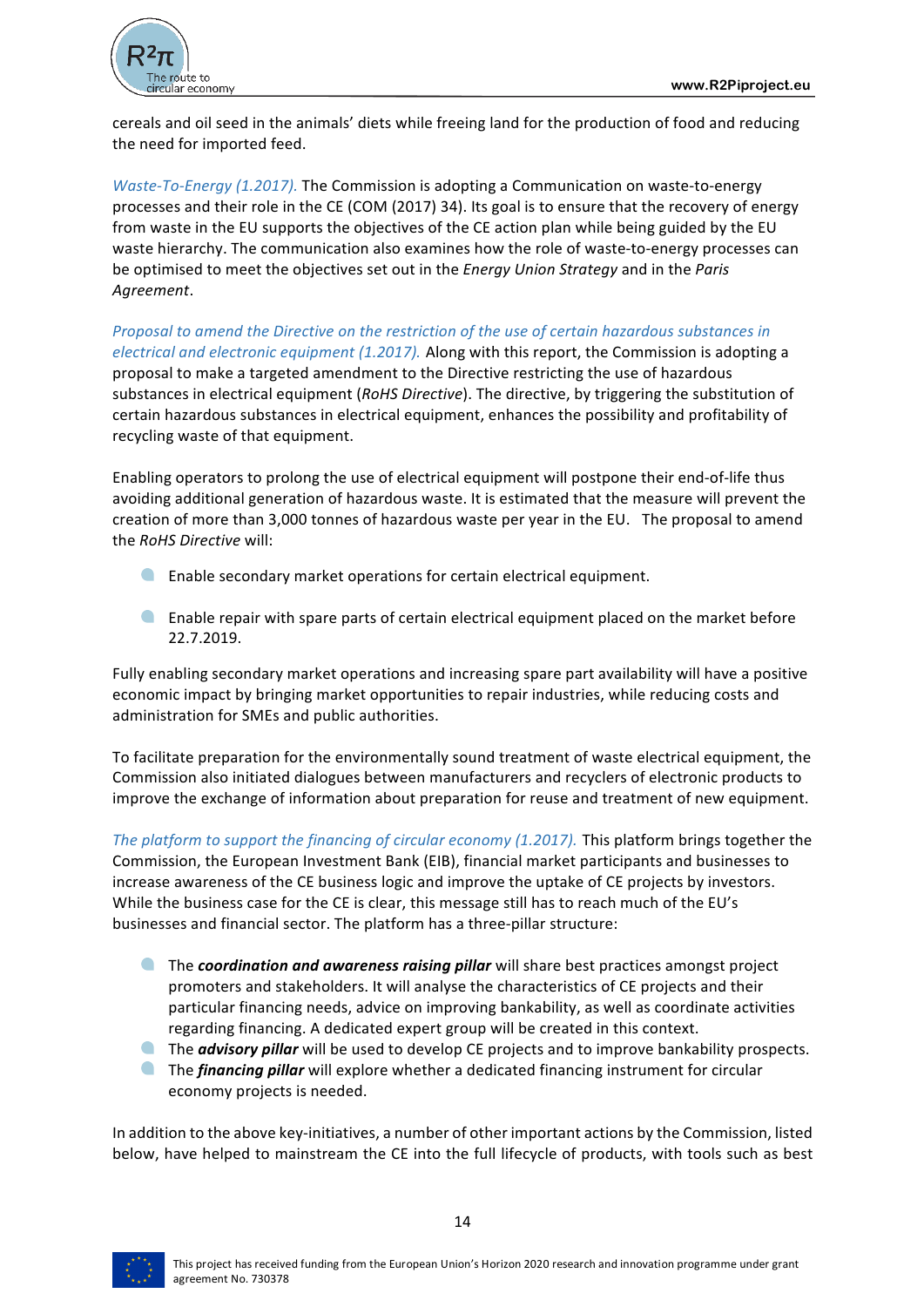

practices, procurement, information to consumers and funding schemes. These tools are essential for ensuring that the CE is taken up by all relevant actors in the economy to become standard practice.

Guidance on circular economy into BREFs for several industrial sectors. The Commission has integrated CE aspects into the *Best Available Techniques Reference Documents*<sup>26</sup> (*BREFs*) which Member States have to reflect when issuing permits for industrial installations. This will help to reduce waste generation, boost recycling and reduce resource use, thus bringing further sustainability and competitiveness. In addition, novel techniques that integrate aspects relevant to CE are identified through *BREFs*, thus promoting innovation.

*Green Public Procurement (GPP).* In 2016, the Commission published new GPP criteria for a host of sectors. These can be used by public authorities on a voluntary basis, and include requirements relevant to the CE. As public procurement accounts for a large proportion of European consumption, the inclusion of requirements related to circularity in public authorities' purchasing will play a key role in the transition towards a CE.

*Updated Guidance on Unfair Commercial Practices Directive - Action on environmental claims (25.5.2016).* The Commission has adopted a revised guidance for the Unfair Commercial Practices *Directive*, which includes specific elements to make green claims more trustworthy. The guidance addresses false, unintelligible, or ambiguous information, including claims related to the CE. It will aid consumers so that they are protected from misleading commercial information which result in consumers losing confidence in labels and in companies being discouraged from making truthful and relevant claims. The revised guidance integrates the input from national authorities, European business organisations, consumer associations and environmental NGOs.

*Stepping up enforcement of the revised Waste Shipment Regulation (28.7.2016).* The Commission adopted an act setting out a preliminary correlation table between customs and waste codes. This new tool will help customs officials identify waste crossing EU borders illegally, for instance labelled as second-hand goods. It will strengthen the enforcement of the Waste Shipment Regulation and will help to prevent the leakage of valuable raw materials out of the EU.

Good practices in waste collection systems (throughout 2016). The Commission has been promoting good practices for separate waste collection across EU Member States. The Commission has reviewed the state of implementation of separate collection in the EU Member States. The review led to recommendations addressing different levels of decision-making. The recommendations have been discussed with stakeholders and EU Member States in a conference (29.1.2016). Additionally, *Horizon 2020* is supporting this work stream by financing a number of concrete projects in this area.

*Water reuse* (6.2016). Guidelines were issued under the Common Implementation Strategy for the *Water Framework Directive* with the aim to better integrate water reuse in water planning<sup>27</sup>. As water scarcity has worsened in some parts of the EU, the reuse of treated wastewater in safe and cost-effective conditions is a valuable and under-used means of increasing supply. Facilitating water reuse in agriculture will also contribute to recycling of nutrients by substitution of solid fertilisers.

*Construction and demolition (9.11.2016).* The Commission proposed an industry-wide voluntary protocol for managing construction waste. The protocol will increase trust in the quality of recycled materials and encourage their use in construction. (Construction waste is the largest waste stream in the EU so the *Waste Framework Directive* (2008/98/EC) establishes a target of 70 % of construction waste to be recovered by 2020).



<sup>&</sup>lt;sup>26</sup> http://eippcb.jrc.ec.europa.eu/reference/<br><sup>27</sup> See: http://ec.europa.eu/environment/water/pdf/Guidelines\_on\_water\_reuse.pdf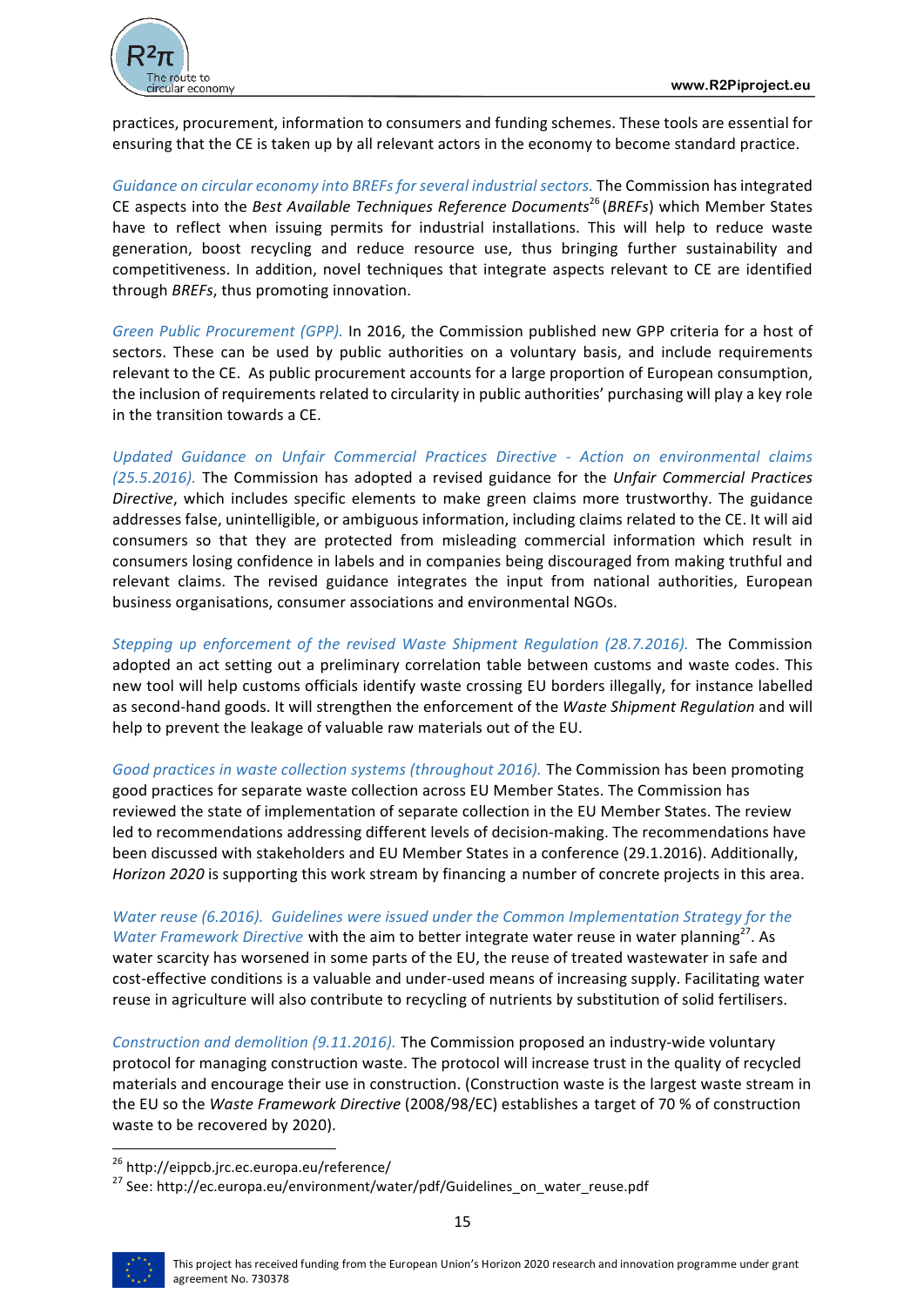

*Biomass and bio-based products (30.11.2016).* In its recast of the *Renewable Energy Directive* as part of the package on *Clean Energy for all Europeans* the Commission adopted sustainability criteria for all bioenergy uses. In order to limit pressure on biomass resources, the Commission proposed that only efficient conversion of biomass to electricity should receive public support.

#### Support for circular economy through Cohesion Policy Funds and smart specialisation strategies

*(Throughout, 2016).* The Commission undertook targeted outreach activities to assist EU Member States in the uptake of *Cohesion Policy Funds* for the CE. Many regions have identified priorities related to the CE in their *Smart Specialisation Strategies*, which guide their investments in innovation through *Cohesion Policy*. In 2016, new thematic smart specialisation platforms have been launched aiding cooperation with others along various value chains.

For two decades, EU Cohesion Policy has provided policy implementation support relevant to the  $CE^{28}$ . In the current funding period (2014-2020), ex-ante conditions for funding are in place to ensure that new investments in the waste sector are consistent with the waste management plans of EU Member States to meet recycling targets. The EU support for the 2014-2020 period for innovation, SMEs, low carbon-economy and environmental protection amounts to €150 billion.

The *Circular Ocean INTERREG project*<sup>29</sup> deals with the problem of marine litter in the Northern Periphery and Arctic region by finding solutions to re-use plastic waste, such as old fishing nets and ropes, and to drive eco-innovation.

Other important funding measures for the CE include the EU's research and innovation framework *Programme Horizon 2020*. As an example, this program is contributing €8.8 million to the *RESYNTEX* project that will develop CE business models for recycling within the chemical and textile industry. Additionally, the *LIFE* programme has been supporting CE projects since 1992 with over 670 waste reduction, recycling, reuse projects totalling to  $\epsilon$ 1 billion of EU funding. This continues under the new LIFE programme 2014-2020 with EUR 100 million invested into 80 CE projects during its first two years.

*Research and Innovation: Industry 2020 in the circular economy.* The *Horizon 2020 Work Programme* 2016-17 invests €650 million in *Industry 2020 in the circular economy* which grants funds to demonstrate the economic and environmental feasibility of the CE, and concurrently a strong impetus to EU re-industrialisation.

Additional calls have also been launched in 2016, within the framework of the *Public Private* Partnerships on "Factories of the Future", "Sustainable Process Industries" and "Bio-based Industries" to help develop the necessary key enabling technologies to support EU manufacturing across a broad range of sectors.

Technology services to accelerate the uptake of advanced manufacturing for clean production by *manufacturing SMEs (8.11.2016).* Under *Horizon 2020*, the Commission published a call to establish a one-stop shop access for SMEs to access technology services and/or facilities in the field of advanced clean-production manufacturing. (Many SMEs lack the resources or competence to integrate innovative advanced manufacturing technologies related to clean production).

The Commission has supported SMEs in their transition to the CE through the continued implementation of the *Green Action Plan for SMEs*. EU funds have also supported thousands of SMEs in the past decades for boosting resource and energy efficiency and innovation in manufacturing and



<sup>&</sup>lt;sup>28</sup> e.g. EUR 6bn for waste management in 2007-13<br><sup>29</sup> See: http://www.circularocean.eu/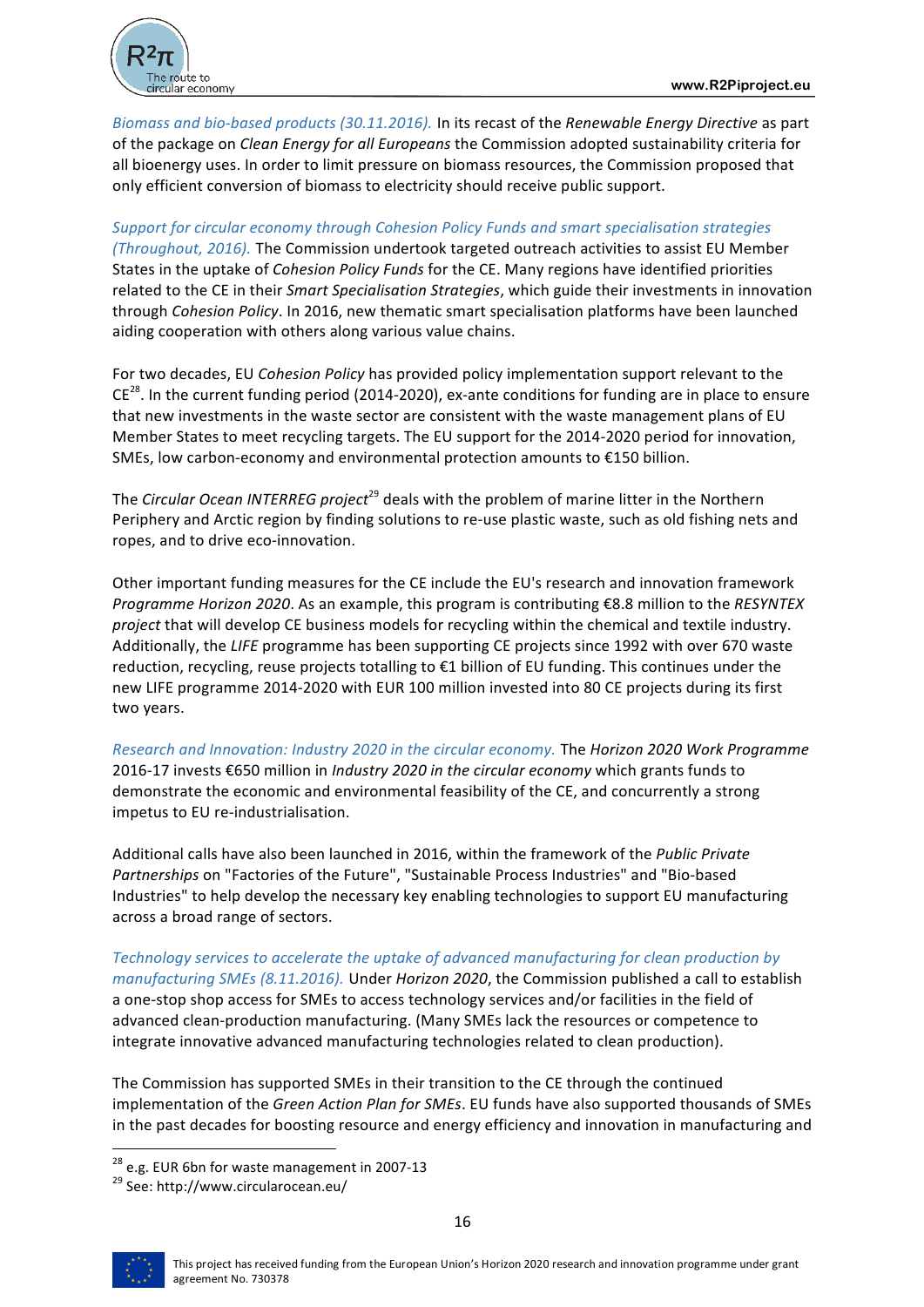

production. This SME support continues from the cohesion policy funds in the 2014-2020 period. A *European Resource Efficiency Excellence Centre for SMEs started operating in 1.2017; it provides self*assessment tools as well as networking opportunities to SMEs. A pilot project executed by the Commission will provide practical capacity building to SMEs in the area of CE and eco-innovation starting from 2.2017.

*Key initiatives for 2017.* The 2017 *Commission Work Programme* confirms the full commitment to ensure the timely implementation of the CE Action Plan. In 2017, the Commission will propose a *Plastic Strategy* to improve plastic recycling and reuse, to reduce plastic leakage in the environment and to decouple plastics production from fossil fuels.

The Commission will also put forward a detailed analysis of the legal, technical and practical problems at the interface of chemical, product and waste legislation that may hinder the transition of recycled materials into the productive economy. The objective is not only to promote non-toxic material cycles, but also to enhance the uptake of secondary raw materials.

The Commission will also come forward with a legislative proposal on minimum quality requirements to promote the safe reuse of treated waste water, while ensuring the health and environmental safety of water reuse practices and free trade of food products in the EU. The monitoring framework assessing the progress of the CE in the EU and its Member States will also be presented in 2017.

In 2017, the implementation of the *Ecodesign* working plan will have an increased focus on CE and resource efficiency beyond energy efficiency. The Commission will also publish the *Fitness Check on EU Ecolabel* and *EMAS*<sup>30</sup>in the first quarter of 2017.

2017 is a crucial year to develop a policy dialogue with stakeholders. To this aim, the Commission and the European Economic and Social Committee launched a CE stakeholders' platform, at the occasion of an inter-institutional stakeholders' conference on the CE on 9-10 March 2017 in Brussels.

## 1.6 Considerations for Future EU Policy Making

The EU's CE policy (European Commission, 2015) is a broad program that is taking definite steps towards creating the conditions for implementing the CE in European member states. Nonetheless, EU policy makers should consider critiques that have been raised against the CE concept in general, as they could make important contributions towards adjusting future CE policy making. These critiques emanate largely from two very recent papers by de Man and Friege (2016) and Wilts et al. (2016).

De Man and Friege's (2016) *first critique* starts with the suggestion that the CE, as presently conceived, may be scientifically flawed. It should be noted that this critique is based on the Ellen MacArthur foundation's definition of the CE in which (ultimately) all industrial processes should be designed so that their material flows are fully consistent with natural cycles. It should be noted, however, that the current European Union CE policy does not rely upon Ellen MacArthur's (more stringent) CE definition; however, given this definition, it would mean that all industrial processes would be fully closed or designed such that all material flows into the environment consist of naturally occurring 'nutrients'. If that is the case, there would be no reason to minimize throughput and no reason to reduce waste.

 $30$ The EU Eco-Management and Audit Scheme (EMAS) is a premium management instrument developed by the European Commission for companies and other organisations to evaluate, report, and improve their environmental performance. See: http://ec.europa.eu/environment/emas/index\_en.htm

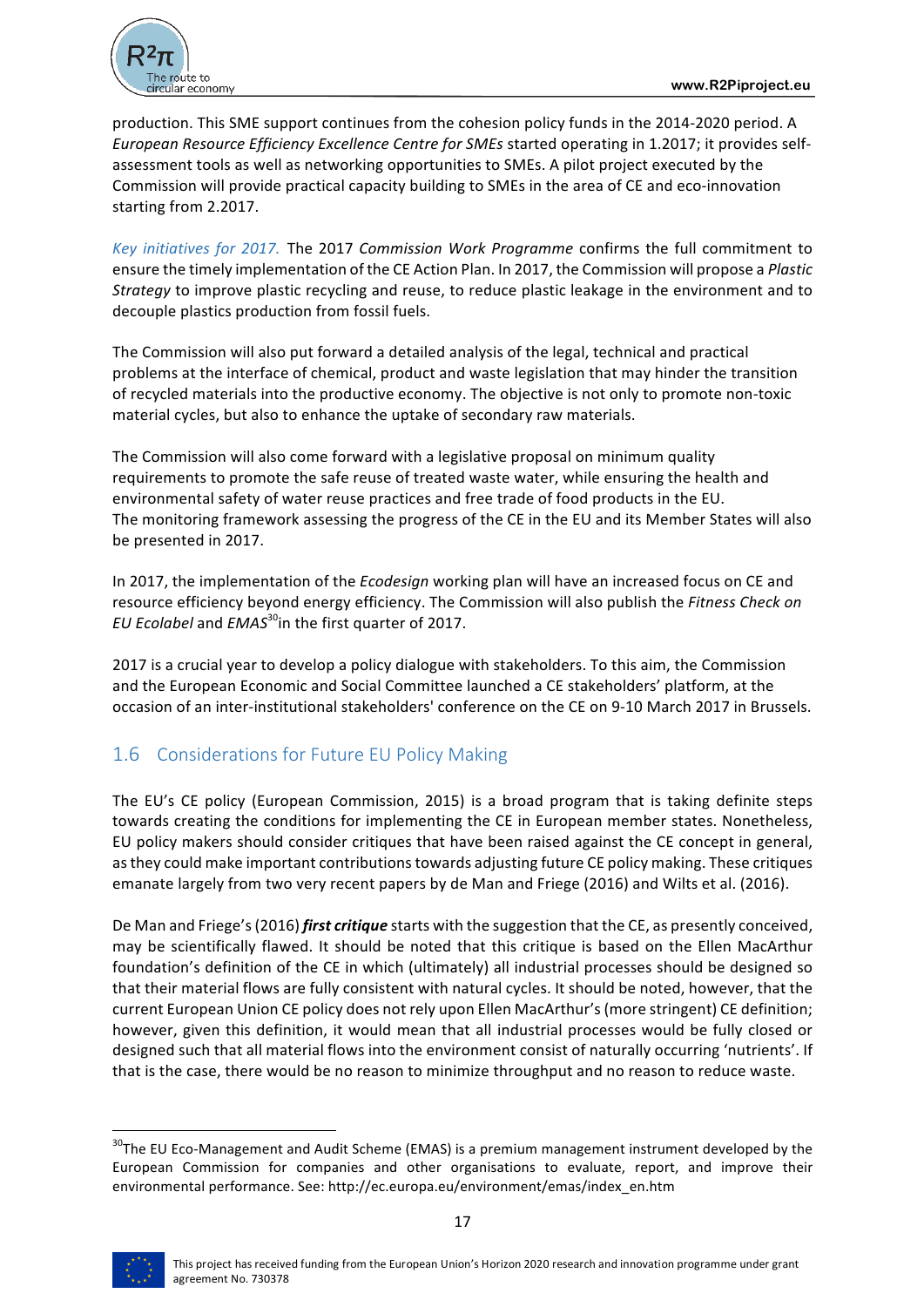

The most radical version of this CE approach is found in the "cradle-to-cradle" (c2c) philosophy<sup>31</sup> (Braungart & McDonough, 2009), which is summarized by two design principles: (1) "waste equals food", and (2) "use current solar income". In this version of the CE, material flows should be designed such that all materials will either be used in the economic process or dispersed as natural nutrients into the environment. There is no waste, only "food" for the next industrial process. Moreover, all energy used in the economy should come from the sun.

De Mann and Friege (2016) raise three scientific problems with this CE approach:

- In reality, waste is almost never 'food'. All production processes lead to downgrading materials; so to create value from such materials, energy is always needed. To create a waste-free economy would cost huge sums of energy. Creating endless material cycles without continuously adding energy would oppose the Second Law of Thermodynamics; thus, complete recycling is a thermodynamic impossibility as it would require infinite quantities of energy and infinite time.<sup>32</sup>.
- $\blacksquare$  The assumption that natural nutrients can be fed into the ecosphere without any problems, regardless of their quantity is problematic; this cannot be guaranteed. There are scale problems even with natural nutrients (Reijnders, 2008).
- $\Box$  Our knowledge concerning harmful effects of substance flows is growing. In the past (and likely into the future) the production of beneficial products almost always resulted (and will result) in the creation of wastes, used products and /or hazardous materials, necessitating treatment and disposal.

De Man and Friege's (2016) **second critique** emanates from the practical problem of optimizing production systems to completely close material loops, as it requires a firm coupling of diverse processes of material conversion, not only within one company, but also between processes in different companies and countries. This tends to create dependencies that could be difficult to establish and manage in a market economy, where not only quantities processed and products produced continuously vary with market demand, but also companies appear and disappear regularly. Moreover, optimization of material flows creates dependencies between decisions now and in the future, when products will reach their end of life. Dealing with such complexities and dependencies limits the availability of practical options for optimizing material cycles. This second critique is more relevant to EU policy makers, as the two main EU CE policy documents (European Commission, 2015; 2017) state that their goal is closing material loops (even if such loops are not **fully** closed).

Indeed, experiences with implementing CE strategies – both within and without c2c projects – are still limited. They do show that implementation is difficult and that many of their outcomes are modest in comparison with original expectations. Examples of relatively successful implementations all refer to simple products close to original materials and biological cycles; however, successful examples for the design of complex high-tech products are difficult to find.

http://ec.europa.eu/eurostat/statistics-explained/index.php/Renewable\_energy\_statistics. At the same time, this figure for gross energy consumption is an important consideration for future EU policy because as the EU becomes more circular it will need to increase the amount of energy generated by renewable sources.



 $31$  Again, like the Ellen MacArthur definition, which the EU has not adopted, the EU also does not rely on c2c's CE concept in its policy making approach.

 $32$  According to Eurostat, the EU seeks to have a 20 % share of its gross final energy consumption from renewable sources by 2020. This makes it even more difficult to adopt a c2c closed loop definition of the CE (at least in the near future) as to do so may mean adding to the green-house emissions. See: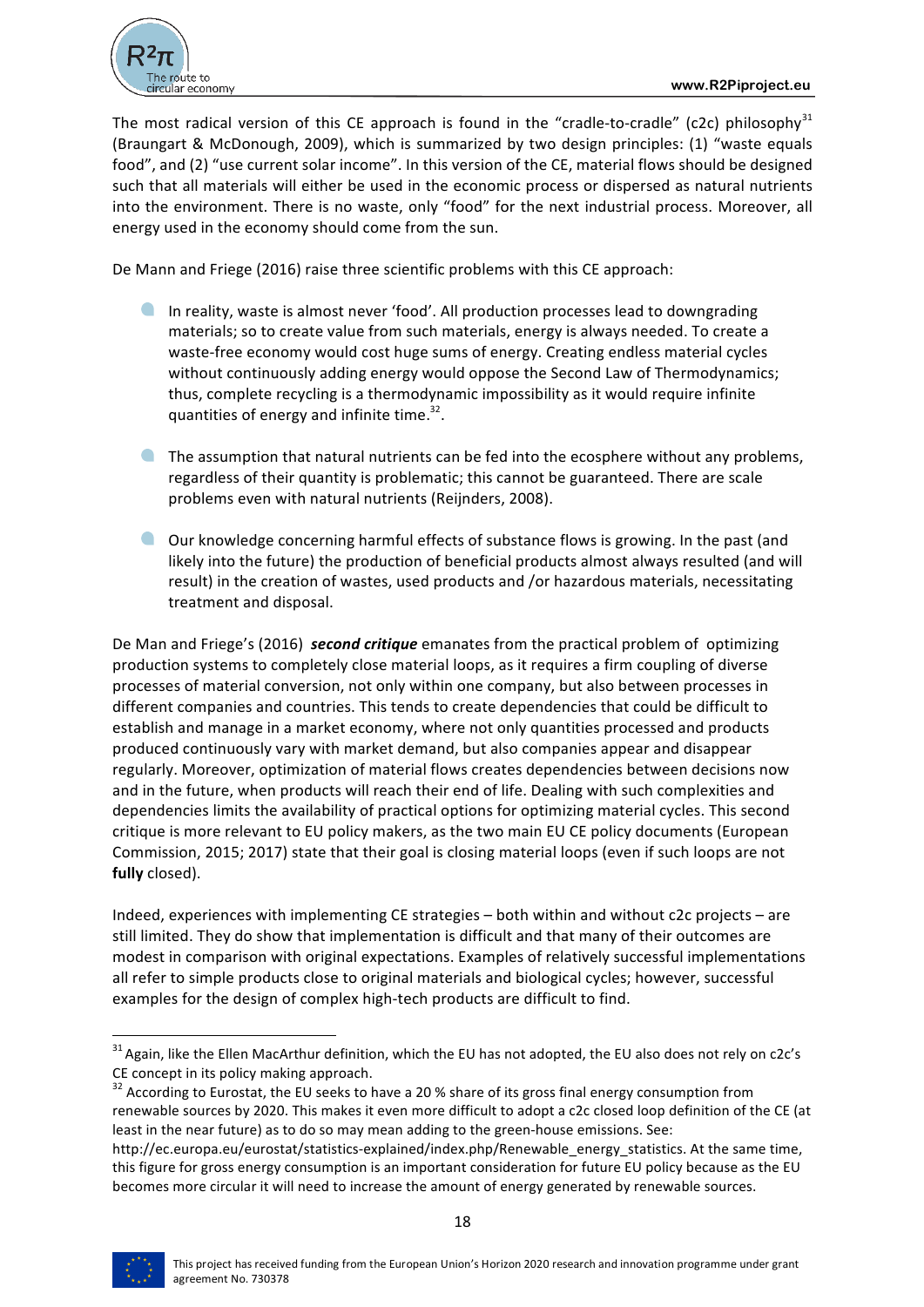

According to de Man and Friege (2016) experience shows that products designed on the basis of strong CE principles mentioned above are not necessarily leading to minimum environmental impact. They base this on Bjorn and Strandesen's (2011) study which suggests that when material cycles were closed, Life-Cycle Assessments show that their overall environmental impact was often higher than the non-circular design. Moreover, studies on electronic consumer products have shown that recovering all materials present in a certain product in their original grade is not possible without creating substantial additional environmental impacts. These results should be considered as the EU drafts new CE policy initiatives.

De Man and Friege (2016) argue that it is necessary to include multiple strategies beyond "consistency" wherein materials are fed back in a way that is optimally consistent with natural substance flows. Instead, they argue that it will be necessary to increase energy and material via an "efficiency" strategy in order to further decouple growth in waste generation, energy use, and pollution from growth in economic activities. Concurrently, it may be necessary to question the need for certain products and services in order to keep the ecological footprint of the economy within acceptable limits, in line with a "sufficiency" strategy.

Depending on the stringencies adopted, policy based on CE economic ideas may create expectations that will never be realized. It sometimes conveys a misconception that there exists an "easy path" to creating a growing economy with an ever decreasing ecological footprint. It may also create the expectation that this can be done on the basis of market forces and voluntary actions only. It neglects the unsolved energy and waste issues that result from its implementation. It could weaken the necessary attention to regulatory issues.

In fact, de Man and Friege (2016) support (some of) their contentions with worrisome evidence. The new 10% landfill target for 2030 or 2035 (depending on the member states) goes beyond the targets of the 1999 directive (European Commission, 1999); however many member states have never and still do not meet either the 50%, or the 35% target of that Directive without consequences drawn by the Commission. New instruments for enforcement, besides better reporting by member states are not proposed in the latest (2015) package; thus, it is likely that they will not achieve the defined targets and it is doubtful, if a more stringent target will be achieved ten years later.

This argument complements our earlier observation concerning EU's CE policy as being generated from a bottom-up philosophy. Costa et al. (2010) add that local government can act as a bridge between national government and local companies, but its influence is limited. Higher levels of influence (e.g. supra-national, national) can set the objectives and targets to which sub-national level agents (e.g. local government, companies etc.) are left to respond with solutions. Costa et al. (2010) notes: "Economics alone will bring you a certain amount of symbiosis. To go further, you need political impetus to require pollution control technologies and/or to adjust prices to make symbiotic arrangements economically viable $^{\prime\prime 33}$ .

It is certainly a step forward that the Commission accepts that recycling strategies have to be linked to product design, but the amendments for the *Waste Electric and Electronic Equipment directive* (WEEE) and the *Battery Directive* (as examples) do not explicitly include such regulations. Uniform definitions for "municipal waste" and for recycling targets, as have been proposed by the

<sup>&</sup>lt;sup>33</sup> Apparently there is no consensus concerning regulation and enforcement within the EU. As Zbigniew Kamieński, former deputy director of Department of Innovation and Industry in Ministry of Economy of Poland stated: "an introduction of such [a circular] economy should be adapted to specific condition in a given country. It should rely on voluntary schemes, rather than additional regulation". See: https://www.euractiv.com/section/sustainable-dev/news/circular-economy-the-future-of-europe/.

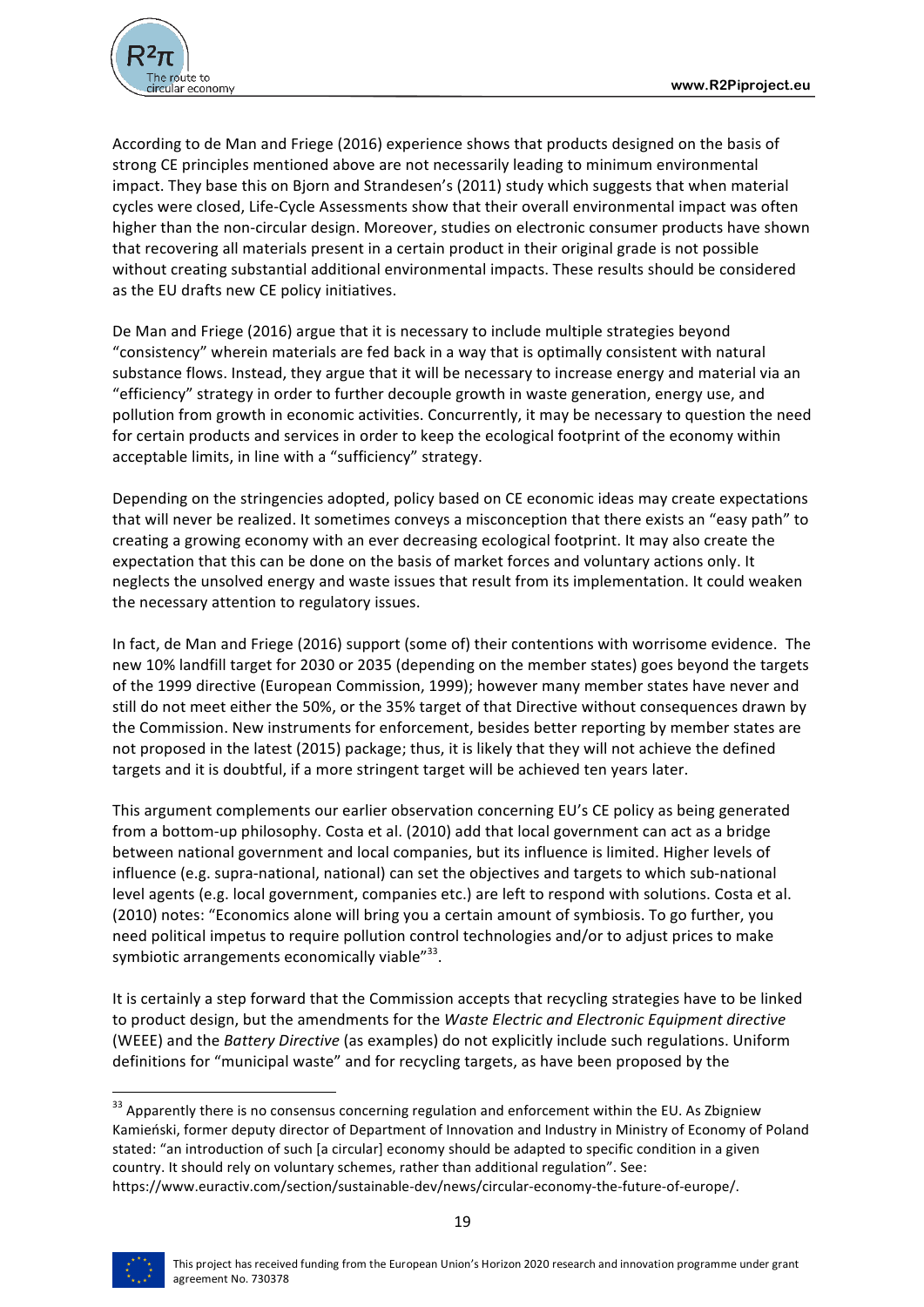

Commission, are an important contribution to European waste management, but dedicated targets for valuable or scarce resources are still lacking. It might also be added that at least within the most recent policies discussed in this review, little to no mention is made of the link between (renewable) energy and its connection to the CE.

Sustainable resource management will start from an integrated concept covering waste policy, resource management, energy efficiency, and climate protection. In every single case, an optimal solution has to be selected on the basis of possible economic and ecological priorities. European policy should focus on instruments that can effectively influence the market so as to reduce consumption of scarce materials while increasing the level of material and energy recovery. De Man and Friege (2016) also suggest the following specific measures:

- **The most successful tool against wasting resources** as has been shown in some member states – is a deadline for landfilling organic waste fractions in the relatively short term. This would be a strong contribution to climate protection, because recovery of material and energy are the only alternatives. The Commission might also encourage the transport of residual waste from countries still relying on landfills for waste disposal to countries with the best available disposal technology like waste to energy (Newman, 2015).
- $\bullet$ Economic incentives such as instituting extended warranty periods would contribute to enhance the longevity of products ('design for repair'). And, in fact, as we have shown the European Commission has targeted this issue via its *Ecodesign directive*.
- **A** Rules for the design of specific products, especially those including priority materials, would foster recovery operations ("design for recycling"). More transparency about the materials used, especially in the case of complex long-living goods (buildings, electric devices etc.), is necessary to facilitate methodical deconstruction of products to enhance material recycling opportunities. Here too, the European Commission has targeted some of these issues through its *Ecodesign directive*.

Only if it includes a mix of strategies and instruments that are optimally geared to provide specific solutions in specific situations, will a policy on materials, product design, and waste be effective. A clear decision to stop landfilling organic waste in Europe would be a good foundation for further actions. Basing policy one-sidedly on one selected strategy – such as (a rigidly defined) "circular economy" or "zero waste" – may sound attractive but may not be enough to create sustainability<sup>34</sup>.

Indeed, some of this criticism is replicated by Wilts et al. (2016) who note that despite ambitious targets, policies and instruments that would enable a transition from a conventional waste management to an integrated and comprehensive resource management are still missing. Moreover, this will require innovative policy mixes which do not only address different end-of-pipe approaches but integrate various resource efficiency aspects from product design to patterns of production and consumption. The policy mixes that Wilts et al. (2016) envisions include:

- $\blacksquare$  Waste targets for resource efficiency which echoes de Man and Friege's (2016) suggestion
- **Mandatory** *Ecodesign* standards for reuse and reparability. As of now EU *Ecodesign* standards focus on energy efficiency and there appears to be no plans to make reuse and reparability mandatory.

 $34$ We are not implying that the EU has adopted such an agenda. We are suggesting, however that the EU consider what is realistic and fruitful in its future policy making endeavours.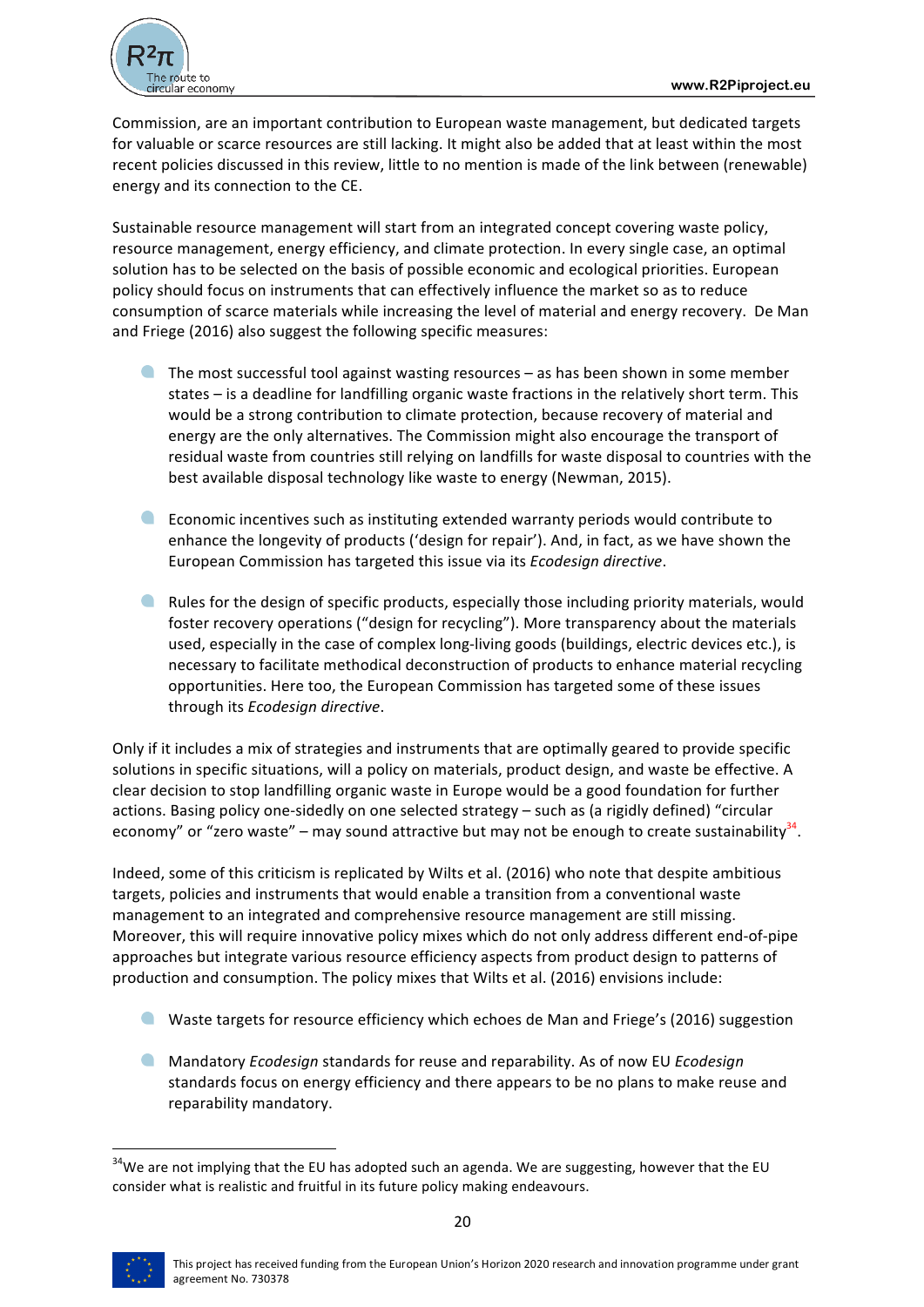

Individual producer responsibility which goes beyond (the EU's) extended producer responsibility by creating a direct feedback loop between the design of brand-specific products and their end-of-life management and provide incentives for producers to adapt the product design to easy repair and reuse.

## 1.7 Summary

The EU's ongoing CE policy has the ambitious goal of transforming Europe's economy in order to lessen the impact of a host of environmental problems, while preserving its natural resources. As we have seen, prior to 2015 much of European environmental policy in fact had no connection to the "restorative" aspects of the CE. Instead, it focused on reducing solid waste, most notably via recycling, as well as lessening the impact of green-house gas emissions. Indeed, this claim is supported by a large-scale EEA (2016b) study, which showed that prior to the EU's 2015 action plan, for most EU member states, CE simply meant better waste management. Furthermore, climate change and resource efficiency policies appeared to be largely disconnected in practice, while integration with a bio-economy strategy needed further efforts.

Along with waste management, EU's 2015 action plan, "Closing the loop" adds seven key action areas addressing the implementation of a full CE. This action plan was followed a year later (in 2017) by a specific set of policy initiatives that cover much of the full value chain. These policy statements (as well as their various annexes) and the budgets allocated to implementing them indicate that the EU sees the CE as the focus of its near future economic and environmental strategy. And indeed if the CE is implemented fully it could have a transformative effect on EU member states' economies.

However, recent critiques, in general, of the CE indicate that there are formidable barriers to CE implementation in the EU. De Man and Friege's (2016) recent work indicates that there are considerable scientific and practical problems to overcome towards CE implementation. Granted that de Man and Friege's (2016) work is based on a stringent c2c interpretation of the CE, which is the most extreme definition of the CE; still their critique should be carefully considered<sup>35</sup>. Concurrently, Wilts et al. (2016) critique echoes de Man and Friege's (2016) concerns while adding in the observation that the EU's action plan needs a more innovative policy mix to push the European economy to a more "restorative" level.

Moreover, both studies seem to imply that EU (and its member states') policy may have to embrace greater regulation via mandatory measures. Such measures are not without controversy, as Naustdalslid (2014) argues that the transition towards the CE in Europe mainly seems to be occurring as a bottom-up approach (e.g. from the initiatives of environmental organizations, civil society, NGOs, etc.). The question therefore remains how far will the EU (and its member states) proceed in legislating economic, as well as environmental behavior? These issues will influence both policy formulation and implementation within the EU in the years to come.



 $35$  This is especially the case when one of the leading CE proponents, the Ellen MacArthur Foundation advocates this CE definition.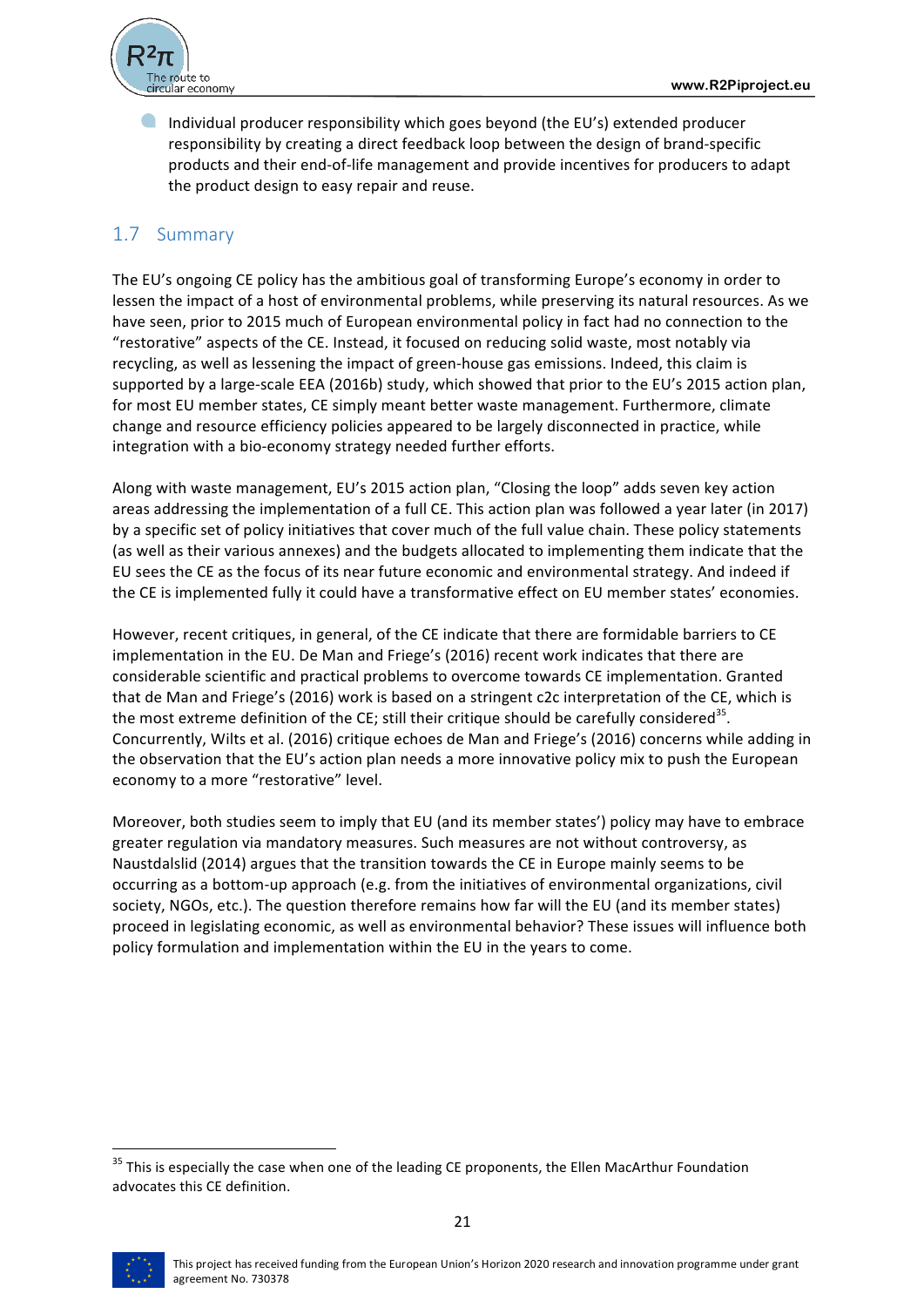

## 2 References

AMEC Environment & Infrastructure and Bio Intelligence Service. (2014). The opportunities to business of improving resource efficiency  $-$  Final report on behalf of the European Commission. Available online:

http://ec.europa.eu/environment/enveco/resource\_efficiency/pdf/report\_opportunities.pdf

Bjørn, A. & Strandesen, M. (2011). The Cradle to Cradle concept - is it always sustainable? Avaiable online:

http://orbit.dtu.dk/files/6443333/Bjoern-The\_Cradle\_to\_Cradle\_concept773\_ax%5B1%5D.pdf

Braungart, M. & McDonough, W. (2009). Die nächste industrielle Revolution. [The cradle to cradle community]. EVA Verlag: Hamburg.

Costa, I., Massard, G. & Agarwal, A. (2010). Waste management policies for industrial symbiosis development: Case studies in European countries. Journal of Cleaner Production, 18, 815-822.

De Man, R. & Friege, H. (2016). Circular economy: European policy on shaky ground. Waste Management & Research, 34(2) 93-95.

EEA. (2016a). Report / No. 2/ 2016: Circular economy in Europe  $-$  Developing the knowledge base. Luxembourg: European Environmental Agency.

EEA. (2016b). Report / No 10 / 2016: More from less — material resource efficiency in Europe: 2015 overview of policies, instruments and targets in 32 countries. Luxembourg: European Environmental Agency.

Ellen MacArthur Foundation. (2012). Towards the circular economy  $-$  Economic and business rationale for an accelerated transition, Volume 1, Ellen MacArthur Foundation, Isle of Wight. Available online:

https://www.ellenmacarthurfoundation.org/assets/downloads/publications/Ellen-MacArthur Foundation-Towards-the-Circular-Economy-vol.1.pdf

Ellen MacArthur Foundation. (2013). Towards the circular economy: Opportunities for the consumer goods sector, Ellen MacArthur Foundation, Isle of Wight. Available online: https://www.ellenmacarthurfoundation.org/assets/downloads/publications/TCE\_Report-2013.pdf

Ellen MacArthur Foundation, Systemiq and SUN Institute. (2017). Achieving growth within:  $A \in 320$ Billion circular economy investment opportunity available to Europe up to 2025. Available online: https://www.ellenmacarthurfoundation.org/assets/downloads/publications/Achieving-Growth-Within-20-01-17.pdf

Ellen MacArthur Foundation and McKinsey Center for Business and Environment. (2015). Growth within: A circular economy vision for a competitive Europe. Ellen Mac Arthur Foundation and McKinsey Center for Business and Environment: Isle of Wight. Available online: https://www.ellenmacarthurfoundation.org/assets/downloads/publications/EllenMacArthurFounda tion\_Growth-Within\_July15.pdf

European Commission. (1999). Council Directive 1999/31/EC of 26 April 1999 on the landfill of waste. Available online:

http://eur-lex.europa.eu/legal-content/EN/TXT/?uri=CELEX%3A31999L0031

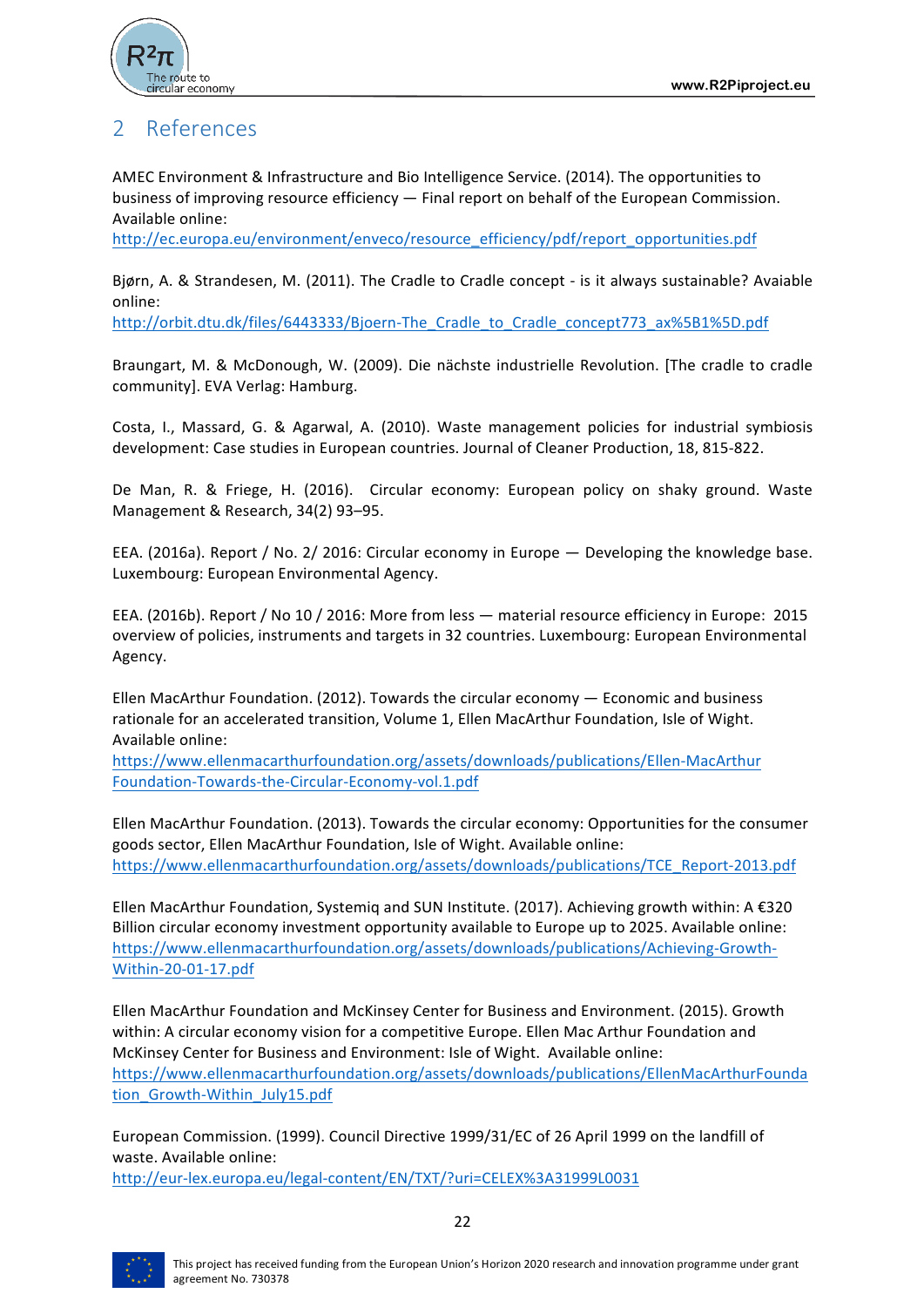

European Commission. (2011). Commission staff Working Paper — Analysis associated with the Roadmap to a Resource Efficient Europe, Part II. Available online: http://ec.europa.eu/environment/resource\_efficiency/pdf/working\_paper\_part2.pdf

European Commission. (2013). Building the Single Market for Green Products. Available online: http://eur-lex.europa.eu/legal-content/EN/TXT/?uri=CELEX%3A52013DC0196

European Commission. (2015). Circular Economy: Closing the Loop. Available online: http://europa.eu/rapid/press-release\_IP-15-6203\_en.htm

European Commission. (2017). On the implementation of the Circular Economy Action Plan. Available: http://ec.europa.eu/environment/circular-economy/implementation\_report.pdf

European Union. (2013). Decision No 1386/2013/EU of the European Parliament and of the Council of 20 November 2013 on a General Union Environment Programme to 2020 "Living well within the limits of our Planet". Available online:

http://eur-lex.europa.eu/legal-content/EN/TXT/PDF/?uri¼CELEX:32013D1386&from¼EN

Feng, Z. & Yan, N. (2007). Putting a circular economy into practice in China. Sustainability Science, 2, 95-101.

Friends of Europe. (2014). Circular economy scaling up best practices worldwide. Available online: http://www.friendsofeurope.org/media/uploads/2014/10/FoEReport-Circul-WEB-18-08-2014-4.pdf

Geisendorf, S. (2017). The Circular Economy and circular economic concepts - a literature analysis and redefinition. Submitted to Thunderbird International Business Review.

Geng, Y., Sarkis, J., Ulgiati, S. & Zhang, P. (2013). Measuring China's circular economy. Science, 339 (6127), 1526-1527.

Ghisellini, P., Cialani, C., & Ulgiati, S. (2016). A review on circular economy: The expected transition to a balanced interplay of environmental and economic systems. Journal of Cleaner Production, 114, 11-32.

Jiao, W. & Boons, F. (2014). Toward a research agenda for policy intervention and facilitation to enhance industrial symbiosis based on a comprehensive literature review. Journal of Cleaner Production, 67, 14-25.

Lehtoranta, S., Nissinen, A., Mattila, T. & Melanen, M. (2011). Industrial symbiosis and the policy instruments of sustainable consumption and production. Journal of Cleaner Production 19, 1865 -1875.

Meyer, B. (2011). Macroeconomic modelling of sustainable development and the links between the economy and the environment  $-$  Final report. Available online: http://ec.europa.eu/environment/enveco/studies\_modelling/pdf/report\_macroeconomic.pdf Morgan, J. & Mitchell, P. (2015). Employment and the circular economy. Job creation in a more resource-efficient Britain. Green Alliance: London.

Naustdalslid, J. (2014). Circular economy in China - the environmental dimension of the harmonious society. International Journal of Sustainable Development & World Ecology, 21 (4), 303-313.